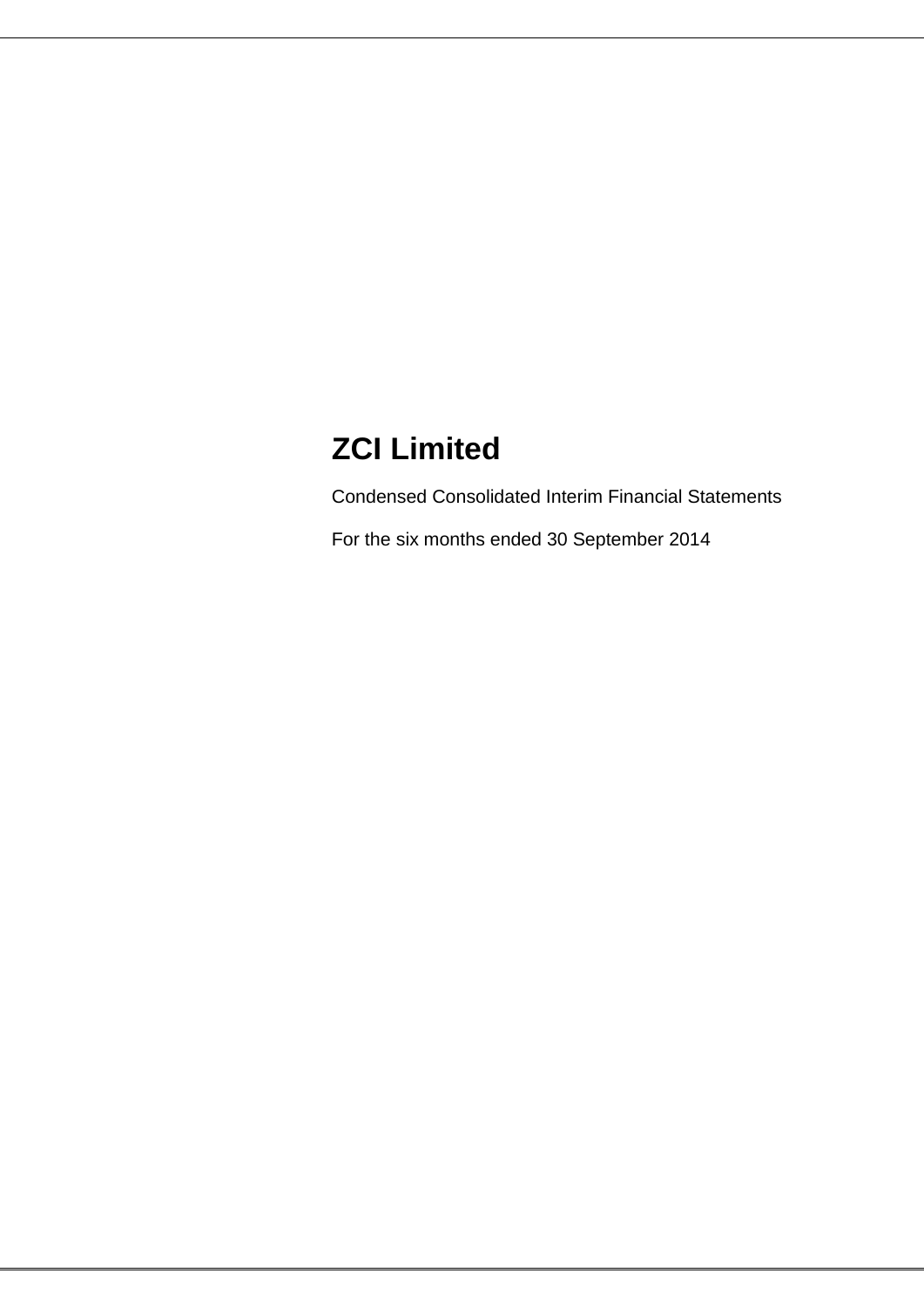### **ZCI LIMITED**

### **CHAIRMAN AND CHIEF EXECUTIVE OFFICER'S STATEMENT**

ZCI Limited

(Registered in Bermuda) (South African registration number 1970/000023/10) JSE share code: ZCI ISIN: BMG9887P1068 Euronext share code: BMG9887P1068

("ZCI" or "the Company")

### **CHAIRMAN AND CHIEF EXECUTIVE OFFICER'S STATEMENT ON THE RESULTS FOR THE SIX MONTHS ENDED 30 SEPTEMBER 2014**

We are pleased to present the Group's condensed reviewed consolidated interim results for the six months ended 30 September 2014. Although the group realised a gross profit from mining activities of US\$3.5 million it nevertheless incurred an overall loss of US\$3.1 million from activities for the six months ended to 30 September 2014, compared to an overall loss of US\$36.5 million for the same period in the previous year, owing largely to an impairment loss of US\$31.5 million recorded in the previous period.

### **MINING ACTIVITIES**

Copper produced in concentrate for this six month period increased by 15% compared to the same period last year primarily due to a 25% increase in recoveries. Gross profit from mining activities was US\$3.5 million, a decrease of 49.6% from US\$6.9 million for the corresponding period last year. The reduction in gross profit was primarily due to increased mining costs as a consequence of increased mining activities at Thakadu necessitated by an effort to make good on previous shortfalls in mining and drilling activity. The acceleration in mining cost reflects our success, working with our new mining contractor, Diesel Power Mining (Pty) Ltd ("Diesel Power") a subsidiary of JSE listed Buildmax Ltd, in addressing and turning around the low delivery rate of Thakadu ore we experienced under the previous contractor.

The Diesel Power contract is of strategic importance for the Group, since the transition of mining operations to the larger Mowana open pit commencing in the third quarter of the 2015 financial year, when the Thakadu mine will be depleted, will require significant waste stripping to expose the necessary supergene and sulphide ores.

Diesel Power"s initial priority was to address and turn around the low delivery rate of Thakadu ore experienced under the previous contractor, taking a strategic approach to optimising the mining prior to the Thakadu mine"s anticipated depletion. This plan encompassed adequately opening up the pit and prioritising the mining of high grade ore. Our production statistics for the period demonstrate solid performance in this respect. Even so, the Mowana process plant was under-utilised at times during the period, necessitating the processing of low grade ore.

Waste stripping commenced at the Mowana mine in October 2014. Similar to Thakadu,the approach is to develop Mowana so as to maximise the availability of high grade supergene and sulphide ore by June 2015 when Thakadu ore feed to the plant is scheduled to be depleted. Diesel Power"s performance to date has been strong, but this remains the top critical success factor to the Company attaining its objectives in the near term.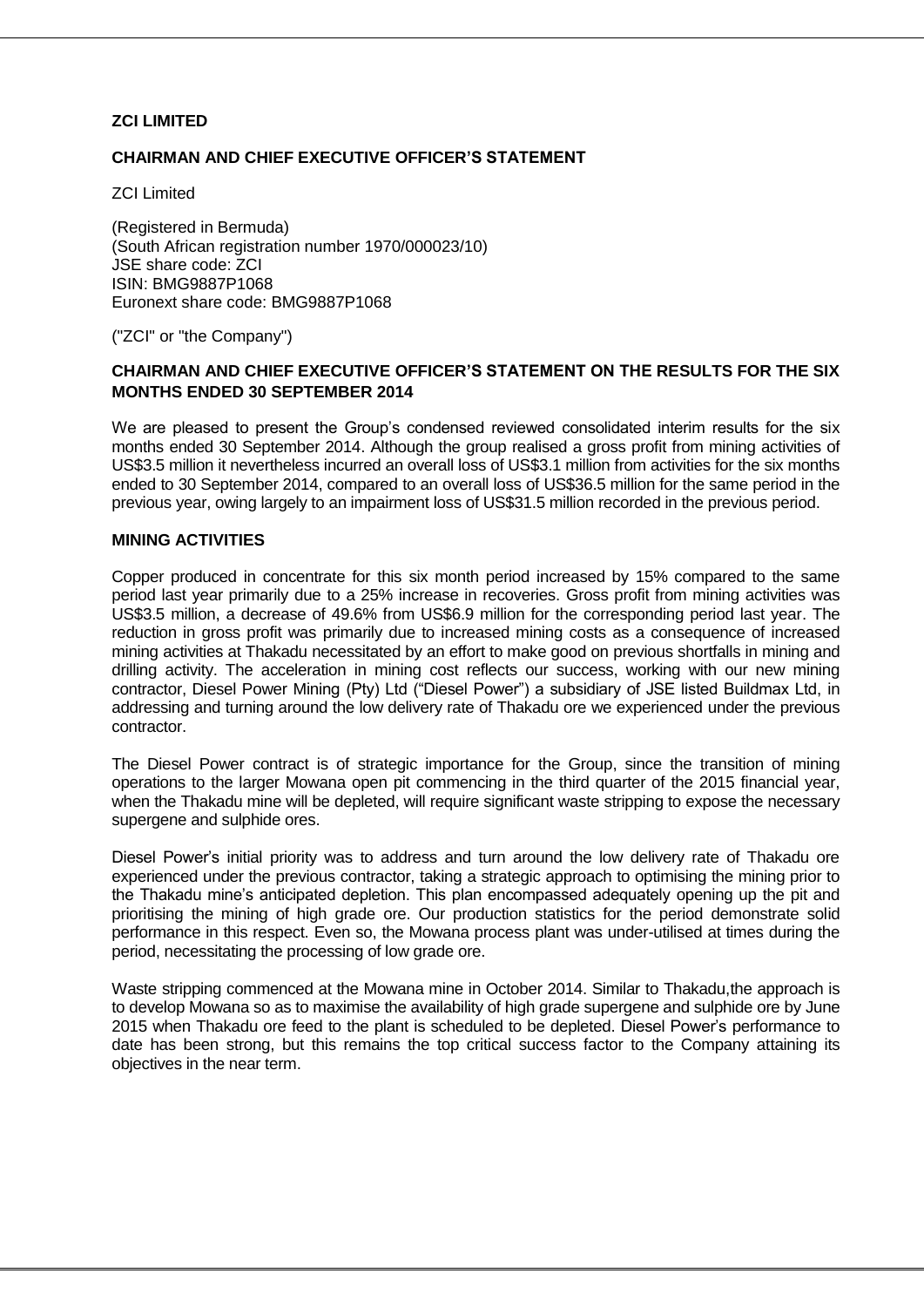Our key statistics for the period were as follows:

| <b>Description</b>                  | <b>Six Months</b><br>ended<br>30 Sep 2014 | <b>Six Months</b><br>ended<br>30 Sep 2013 | <b>Six Months</b><br>ended<br>30 Sep 2012 |
|-------------------------------------|-------------------------------------------|-------------------------------------------|-------------------------------------------|
| Ore processed (Mt)                  | 388,807                                   | 373,274                                   | 421,913                                   |
| Cu grade (%)                        | 1.6                                       | 1.81                                      | 1.86                                      |
| Recovery (%)                        | 91.3                                      | 73.0                                      | 57.3                                      |
| Concentrate produced (Mt)           | 23,153                                    | 22,212                                    | 20,856                                    |
| Copper produced in concentrate (Mt) | 5,679                                     | 4,937                                     | 4,490                                     |

The average copper produced in concentrate for the period amounted to 946 tonnes per month, with the highest and lowest months" production yielding 1,303 tonnes and 407 tonnes respectively. The mass of copper produced in concentrate enabled the business to generate positive cash inflow from operating activities over the period of US\$7.9 million compared to an inflow of US\$6.1 million for the corresponding period during the previous year.

We are pleased to report continuing improvement in recoveries and in the total production of copper for the same six month period during each of the past three years. However the gains from these improvements have been reduced by the lower amount of ore processed as a consequence of the mining challenges described before.

The mine continues to perform at sub-optimal levels and we are still facing significant challenges within our mining activities. Subsequent to the period end, the Group has been impacted by working capital shortages due to a backlog in required waste stripping and lower than planned production levels during October and November, namely 972 tonnes and 607 tonnes copper produced in concentrate respectively. Consequently ACU requested financial support in December 2014 to the value of US\$2.5 million in order to fund the waste stripping required to manage the transition from the Thakadu pit to the Mowana pit. As a result, ZCI has entered into a term facility agreement for the same amount with ACU, supported by a term facility agreement between the Company and its controlling shareholder, the salient terms of which are described in note 16 to these financial statements. Drawdown on the facilities occurred on 19 December 2014.

Despite the difficulties described above and uncertainties disclosed in note 5 to the financial statements, we remain confident that the focus during the past periods on raising production levels by improving plant efficiency and increasing throughput by means of the optimised mining plans will lead to improved results.

# **GEOLOGY AND EXPLORATION<sup>1</sup>**

1

At the Thakadu open pit a total of nine reverse circulation drill holes were completed during the period to redefine the Thakadu ore body and the Thakadu geological model has been updated based on this work.

A reverse circulation drilling programme also commenced during the period, comprising seventeen drill holes at the Mowana open pit. It is expected that this will result in current Inferred Resources moving to the Measured and Indicated categories to be incorporated in the life of mine plan.

<sup>1</sup> *The technical information has been reviewed and approved by David De'Ath, BSc (Hons), MSc, GDE-Mining, MIMM and MAusIMM, the Company's Resident Geologist for the Mowana Mine, who is a qualified person for the purposes of N1 43-101, and the SAMREC and JORC Codes.*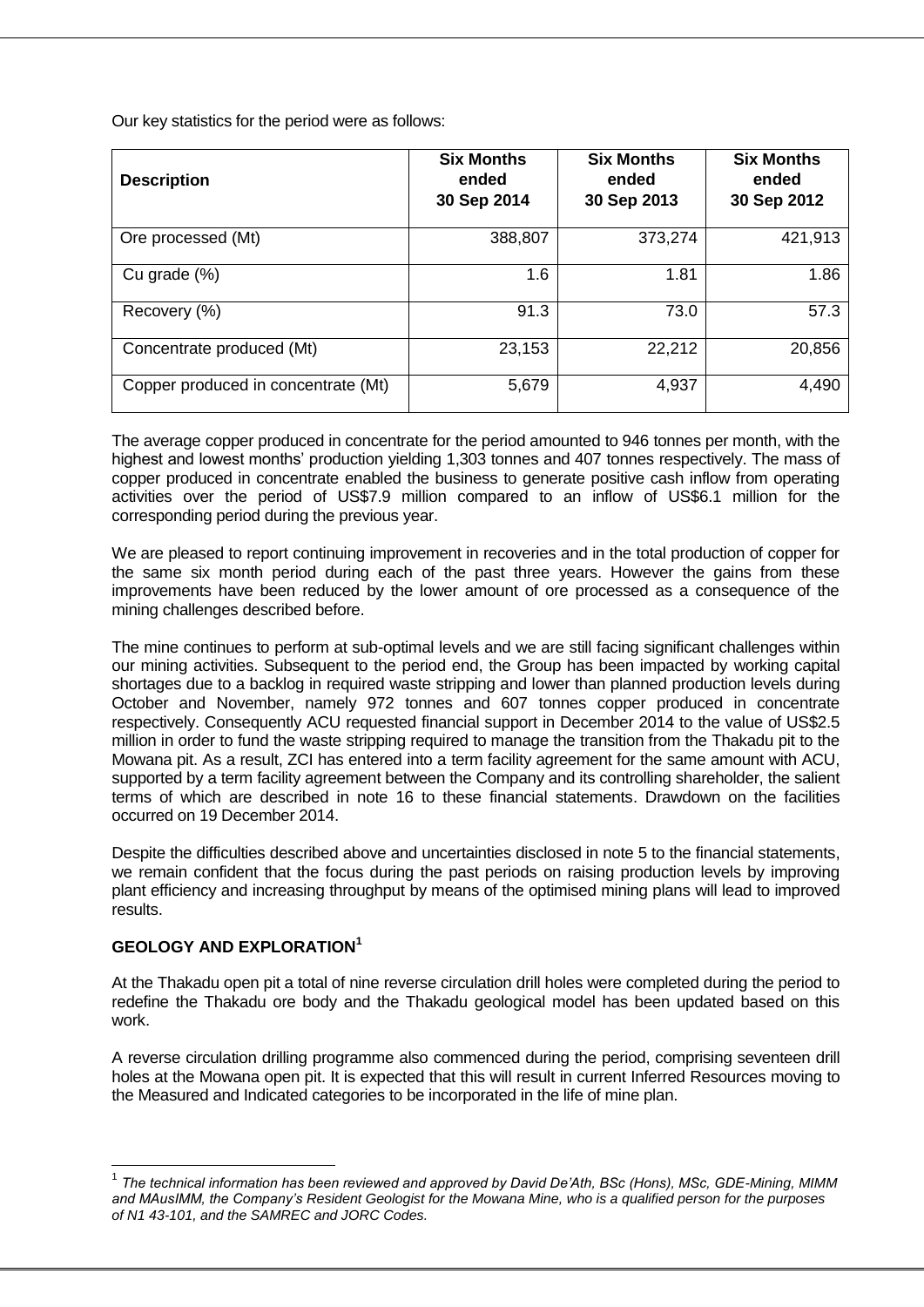At Matsitama exploration activities during the quarter continued within the PL16/2004 and PL17/2004 prospecting licences, with work focused on the Phute and Nakalakwana targets.

At Phute we completed a total of thirteen reverse circulation drillholes comprising 2,170 metres. Low grade mineralisation, 0.4 to 0.8% TCu in the form of sulphides (pyrite and chalcopyrite) and oxides (malachite and chrysocolla) were intersected in both the north and south limbs of the target.

Following a review of soil geochemistry and drillhole data from previous programmes at Nakalakwana West, we tested anomalous targets using reverse circulation drilling. A total of six drill holes comprising 1,051 metres were drilled with traces of pyrite and chalcopyrite seen in the holes. Further geophysical surveys will be used to identify deeper targets in this area.

We submitted renewals and received extension of the main Matsitama prospecting licences, namely PL"s 14/2004, 15/2004, 16/2004 and 17/2004 that have been extended to 30 September 2016. We anticipate further encouraging results from our exploration project at Matsitama during the periods ahead and the Group is actively seeking to secure a joint venture partner to enhance exploration efforts of the Nakalakwana area.

### **FINANCIAL STATEMENTS AND OPERATIONS**

During the period under review the Botswana Pula weakened approximately 5.4% against the US Dollar. Revenues increased to US\$30.8 million, an increase of 3.7% from our revenues of US\$29.7 million for the corresponding period last year. The increase reflects greater copper in concentrate produced due to higher average recoveries during the period from a higher percentage of sulphide ore processed, but was also constrained by the production problems during the period described under the mining activities section.

Our cost of sales increased by 19.8% compared to the comparative period. This was largely attributable to increases in transport and mining costs:

- Mining costs increased as mining activities at Thakadu accelerated during the period as our new mining contractor allowed us to address and turn around the low delivery rate of Thakadu ore experienced under the previous contractor. This resulted in higher mining volumes at Thakadu, notably waste stripping (5.6m tonnes waste in six months of current financial year, against 3.9m tonnes in comparative period the previous year). Additionally, 1.2m tonnes of waste were mined at Mowana in the period compared to 0.2m tonnes in the comparative previous period.
- Transport costs increased during the current period due to an increase in ore trucked from the Thakadu pit to the Mowana processing facility.
- Processing and engineering costs decreased during the current period due to processing a higher percentage of Thakadu sulphide ore, requiring less expensive reagent chemicals than in the comparative period, and to decreased maintenance and repair costs. The mill drive train and crusher screen failures and consequent downtimes in the previous financial year led to higher process operating costs compared to the current period when the plant ran relatively smoothly.

Administrative costs increased slightly to US\$4.5 million from US\$4.3 million in the comparative period. The increase reflected an increase in certain consultancy fees. Finance costs increased to US\$1.3 million from US\$0.8 million in the comparative period. The increase relates to the finance charges on finance lease liability recognised in the current period, refer note 11.

There was a decrease in the cash and cash equivalents on hand during the period. Capital investments of US\$7.0 million (2013: US\$7.2 million) relating primarily to mine development and infrastructure and US\$0.8 million (2013: US\$0.5 million) relating to expenditures on exploration properties were incurred. At 30 September 2014, the capital equipment facility was drawn at US\$0.33 million and during the current period the MRI Trading Ag presale was repaid.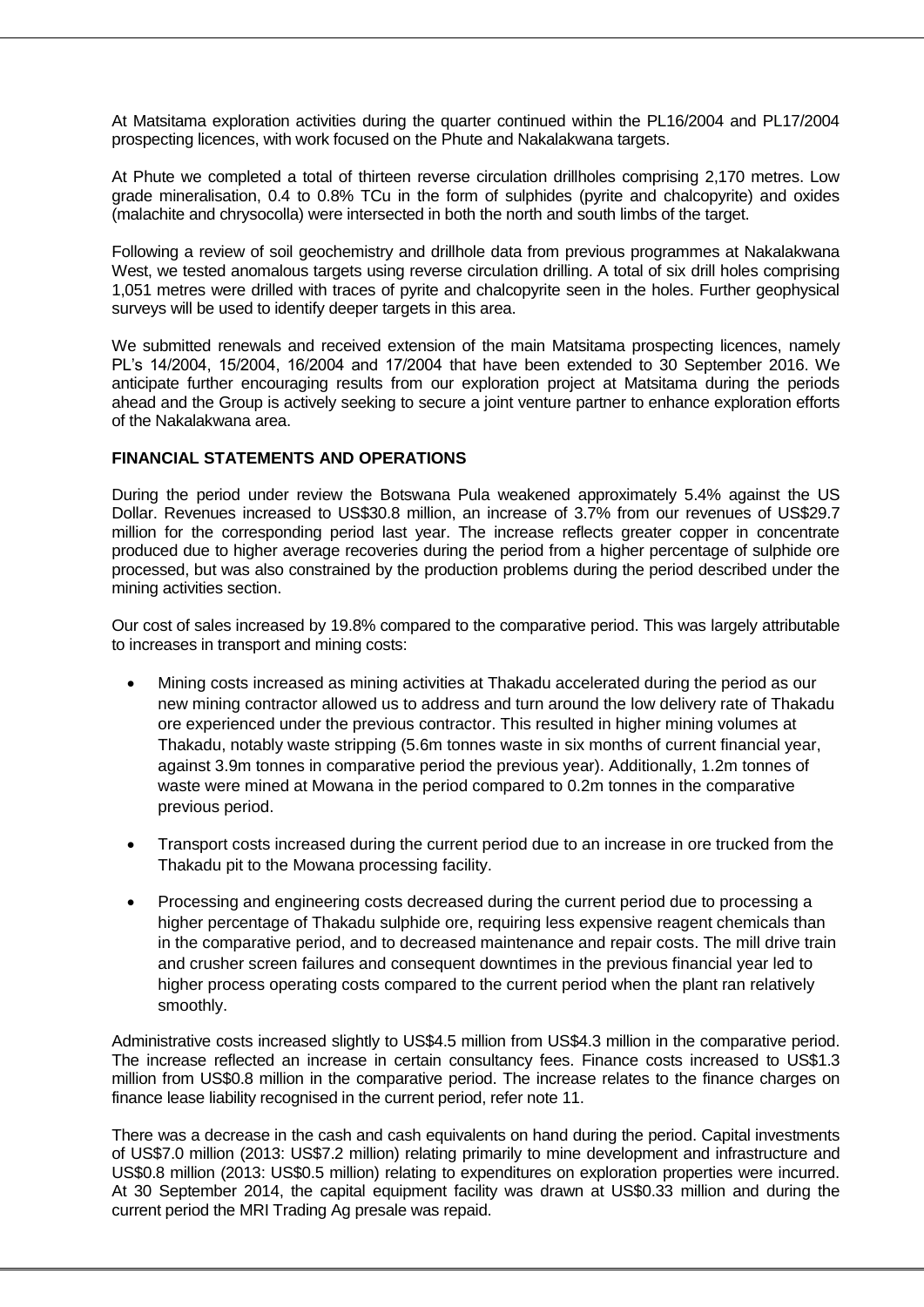During the period, we reassessed the recoverability of the carrying value of our property, plant and equipment and intangible assets. As a result of this assessment, we did not recognise an impairment loss as the current best estimate of the value in use exceeds the carrying value of our mining assets. The value in use represents the estimated present value of the future cash flows expected to be derived from the Thakadu and Mowana pits, discounted at a rate of 17% and factoring in sensitivities on the forecast copper price, production throughput, recoveries and mining costs.

ZCI"s agreement to continue to defer all principal and interest payments arising from its subsidiary"s debt obligations to ZCI have been extended to 31 December 2015, subject to any impact from the review of the reassessment of the strategic direction of ZCI and the Group . Furthermore, the related letter of financial support issued to ACU confirming that it is ZCI"s policy to make sufficient financial resources available to the Group in order to allow the Group to continue to meet its liabilities as they fall due in the normal course of its operations remains in force, also subject to the reassessment of the strategic direction of ZCI and the Group.

### **CORPORATE GOVERNANCE DEVELOPMENTS**

Since the publication of the ZCI Integrated Annual Report in June 2014 there have been no material changes on the corporate governance front. All the members of the Board of Directors were re-elected at the annual general meeting of the Company held on 24 September 2014. ZCI continues to be committed to the implementation of corporate governance principles which are in accordance with best practices and we continue to make advancements in our long term plan for the implementation of King III corporate governance principles as appropriate to the size, type and activity of ZCI. In line with the strategic objectives of ZCI, the Board will continue to ensure on-going compliance with regulatory requirements and improved corporate governance. The directors also take full responsibility for the preparation of the consolidated interim financial statements.

### **RISK MANAGEMENT AND OUTLOOK**

We are able to report improvements during this six month period in our key operating measures. This reflects the processing of good quality Thakadu sulphide ore, a stable plant operating environment and our success, working with our new mining contractor, in addressing and turning around the low delivery rate of Thakadu ore we experienced under the previous contractor. The capability and operating performance of our new mining contractor greatly enhances our strategic position as we prepare to move mining operations back to the larger Mowana open pit in 2015. However, our future remains subject to significant risks and uncertainties, as set out in note 5 to our interim financial statements.

The Directors continue to consider all aspects of our operations and capital structure and the challenges facing the Group. While the remaining mine production from Thakadu is expected to yield good cash margins, the cessation of operations at Thakadu and the move back into the Mowana open pit will require significant operational and capital resources. Considering the risks inherent in these activities as well as the continued pressure on the copper price it is a vital exercise that must be measured against the availability of funding.

Lastly, a lack of diversity in the investment portfolio of ZCI remains one of the key risks faced by the Company. ZCI currently has one major investment being debt and equity held in ACU. The Board is continuing to work towards realising the full value of its investments, and will pursue all relevant opportunities to unlock value and put the Group in a position to build a more diversified investment portfolio providing sustainable growth for its shareholders.

| Professor Stephen Simukanga |
|-----------------------------|
|-----------------------------|

**Tom Kamwendo** 

Chairman CEO

19 December 2014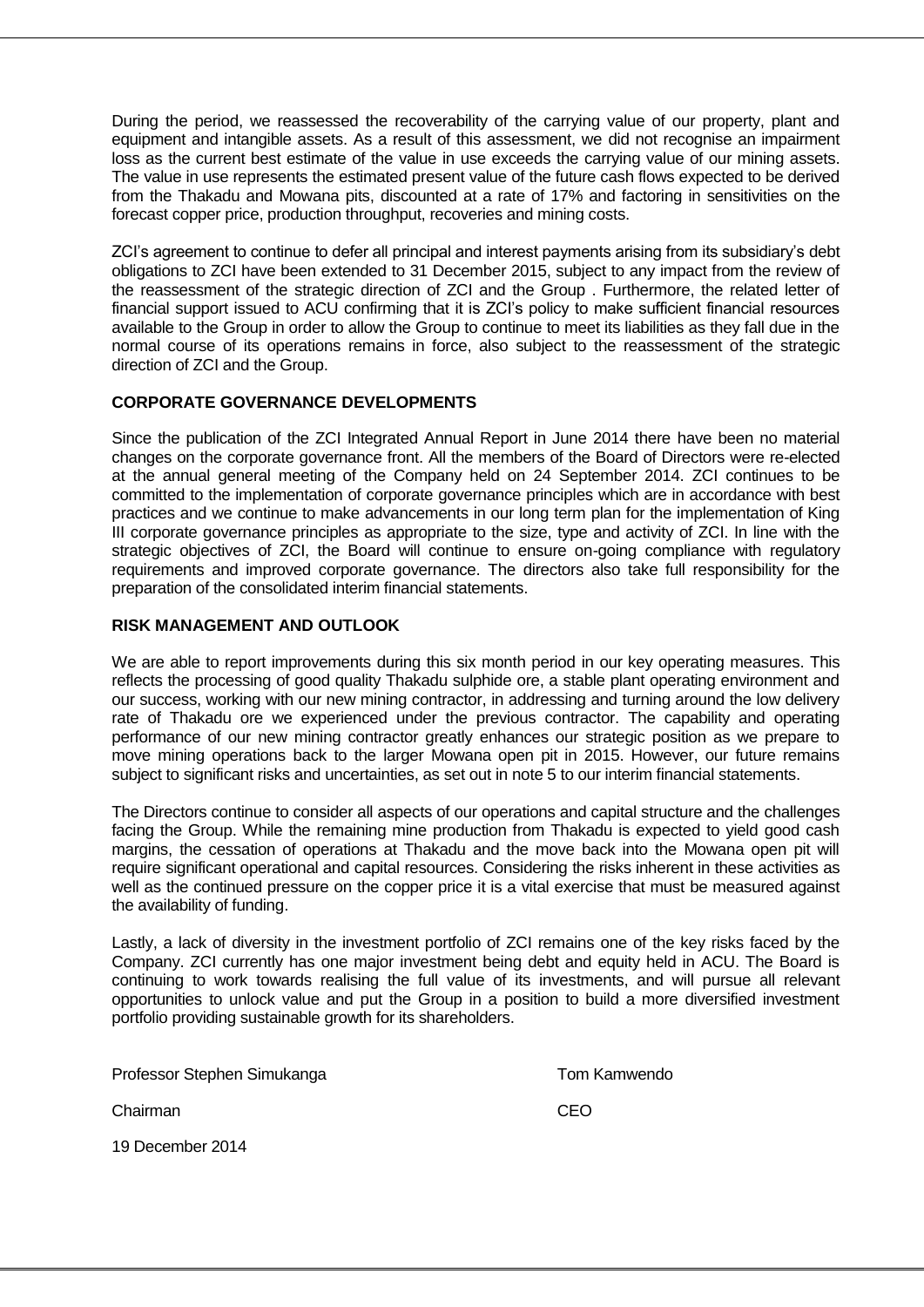Condensed Consolidated Statement of profit or loss and other comprehensive income For the six months ended 30 September 2014

|                                           |                | <b>Reviewed</b>   | Reviewed        | Audited         |
|-------------------------------------------|----------------|-------------------|-----------------|-----------------|
|                                           |                | <b>Six months</b> | Six months      | Twelve months   |
|                                           |                | ended             | ended           | ended           |
|                                           |                | 30 September      | 30 September    | 31 March        |
|                                           |                | 2014              | 2013            | 2014            |
|                                           |                | <b>USD '000</b>   | <b>USD '000</b> | <b>USD '000</b> |
|                                           | <b>Notes</b>   |                   |                 |                 |
| Revenue                                   |                | 30,830            | 29,742          | 58,735          |
| Cost of sales                             |                | (27, 342)         | (22, 820)       | (44, 625)       |
| <b>Gross profit from mining</b>           |                | 3,488             | 6,922           | 14,110          |
| activities                                |                |                   |                 |                 |
|                                           |                |                   |                 |                 |
| Administrative expenses                   |                | (4, 487)          | (4,299)         | (8, 473)        |
| Impairment loss                           | 9              |                   | (31,500)        | (31,500)        |
| Other expenses                            | 6              | (879)             | (9, 150)        | (11, 705)       |
| Loss before net finance                   |                | (1,878)           | (38, 027)       | (37, 568)       |
| expense                                   |                |                   |                 |                 |
|                                           |                |                   |                 |                 |
| Finance income                            |                | 39                | 14              | 40              |
| Finance costs                             | $\overline{7}$ | (1, 253)          | (811)           | (1, 540)        |
| Loss before tax                           |                | (3,092)           | (38, 824)       | (39,068)        |
|                                           |                |                   |                 |                 |
| Income tax                                |                |                   | 2,297           | 2,297           |
| Loss for the period/year                  |                | (3,092)           | (36, 527)       | (36, 771)       |
|                                           |                |                   |                 |                 |
| Other comprehensive income: Items         |                |                   |                 |                 |
| that are or may be reclassified to profit |                |                   |                 |                 |
| or loss                                   |                |                   |                 |                 |
| Exchange differences on                   |                |                   |                 |                 |
| translation of foreign                    |                | (877)             | (1,214)         | (1,856)         |
| operations                                |                |                   |                 |                 |
| <b>Total comprehensive</b>                |                |                   |                 |                 |
| income for the period/year                |                | (3,969)           | (37, 741)       | (38, 627)       |
|                                           |                |                   |                 |                 |
| oss attributable to:                      |                |                   |                 |                 |
| Owners of the company                     |                | (232)             | (31, 122)       | (26, 211)       |
| Non-controlling interest                  |                | (2,860)           | (5, 405)        | (10, 560)       |
|                                           |                |                   |                 |                 |
| <b>Total comprehensive</b>                |                |                   |                 |                 |
| income attributable to:                   |                |                   |                 |                 |
| Owners of the company                     |                | (876)             | (32, 144)       | (27, 574)       |
| Non-controlling interest                  |                | (3,093)           | (5, 597)        | (11, 053)       |
|                                           |                |                   |                 |                 |
| Basic loss per ordinary share             |                |                   |                 |                 |
| (US cents)                                | 8              | (0.42)            | (55.90)         | (47.08)         |
| Diluted loss per ordinary share           |                |                   |                 |                 |
| (US cents)                                | 8              | (0.93)            | (60.14)         | (48.95)         |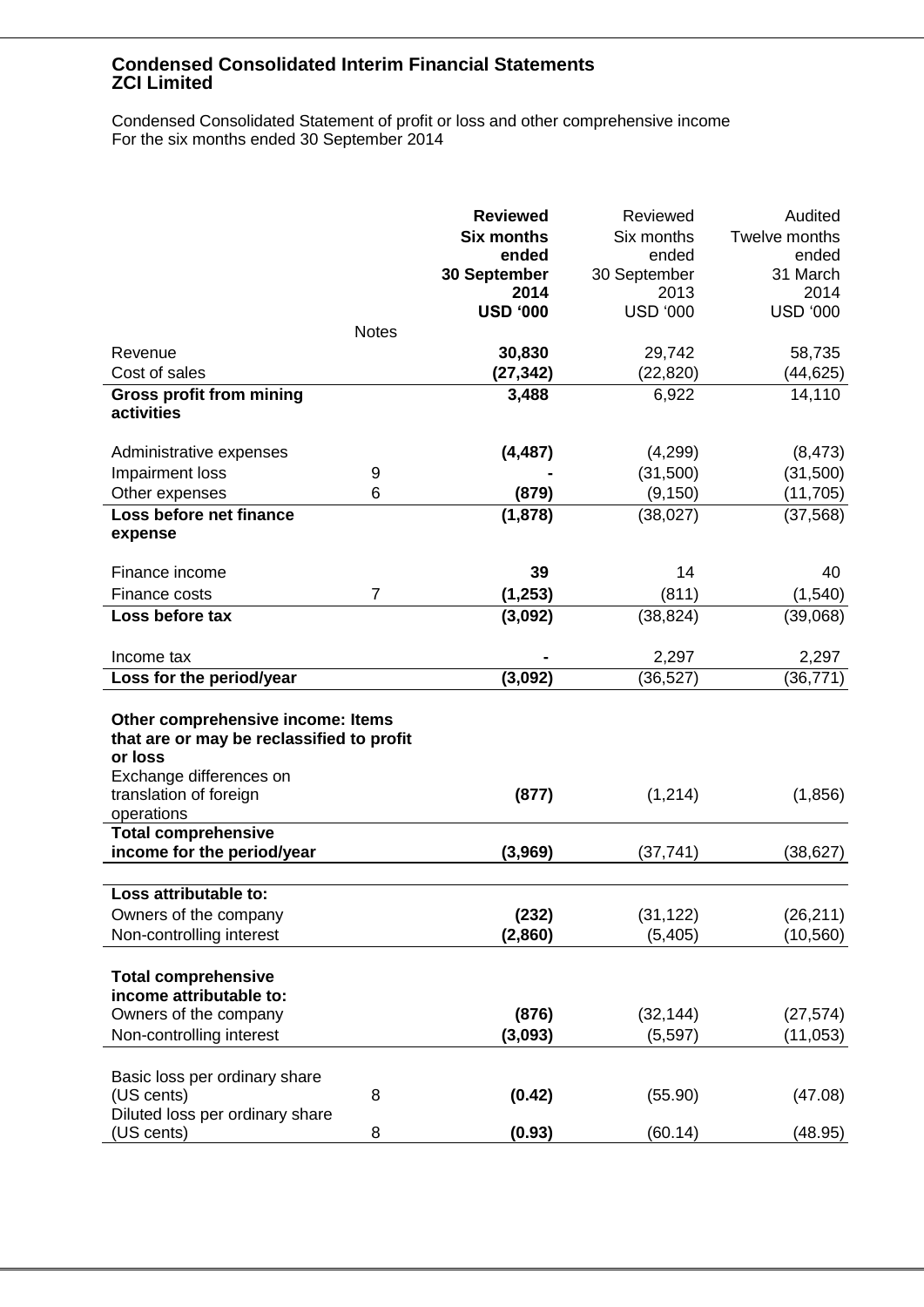Condensed Consolidated Statement of Financial Position As at 30 September 2014

|                                              | <b>Reviewed</b><br>30 September<br>2014 |                | Audited<br>31 March<br>2014 |
|----------------------------------------------|-----------------------------------------|----------------|-----------------------------|
|                                              | <b>Notes</b>                            | <b>USD'000</b> | <b>USD'000</b>              |
| <b>ASSETS</b>                                |                                         |                |                             |
| Property, plant and equipment                | 9                                       | 42,996         | 32,327                      |
| Intangible assets                            |                                         | 19,206         | 20,110                      |
| Other financial assets                       |                                         | 243            | 257                         |
| <b>Total non-current assets</b>              |                                         | 62,445         | 52,694                      |
| Inventories                                  |                                         | 7,486          | 7,624                       |
| Trade and other receivables                  |                                         | 4,944          | 5,859                       |
| Cash and cash equivalents                    |                                         | 5,905          | 7,451                       |
| <b>Total current assets</b>                  |                                         | 18,335         | 20,934                      |
| <b>TOTAL ASSETS</b>                          |                                         | 80,780         | 73,628                      |
| <b>EQUITY</b>                                |                                         |                |                             |
| Share capital                                |                                         | 102,688        | 102,688                     |
| Foreign currency translation reserve         |                                         | (8,018)        | (7, 374)                    |
| <b>Accumulated losses</b>                    |                                         | (26, 655)      | (26, 455)                   |
| Equity attributable to owners of the company |                                         | 68,015         | 68,859                      |
| <b>Non-controlling interest</b>              |                                         | (27, 504)      | (24, 411)                   |
| <b>Total equity</b>                          |                                         | 40,511         | 44,448                      |
| <b>LIABILITIES</b>                           |                                         |                |                             |
| Interest bearing debt                        |                                         | 13             | 41                          |
| Finance lease liability                      | 11                                      | 9,011          | 1,535                       |
| Environmental rehabilitation provision       |                                         | 6,997          | 7,024                       |
| <b>Total non-current liabilities</b>         |                                         | 16,021         | 8,600                       |
| Trade and other payables                     |                                         | 21,160         | 18,331                      |
| Current portion of finance lease liability   | 11                                      | 2,771          | 378                         |
| Current portion of interest bearing debt     |                                         | 317            | 1,871                       |
| <b>Total current liabilities</b>             |                                         | 24,248         | 20,580                      |
| <b>TOTAL EQUITY AND LIABILITIES</b>          |                                         | 80,780         | 73,628                      |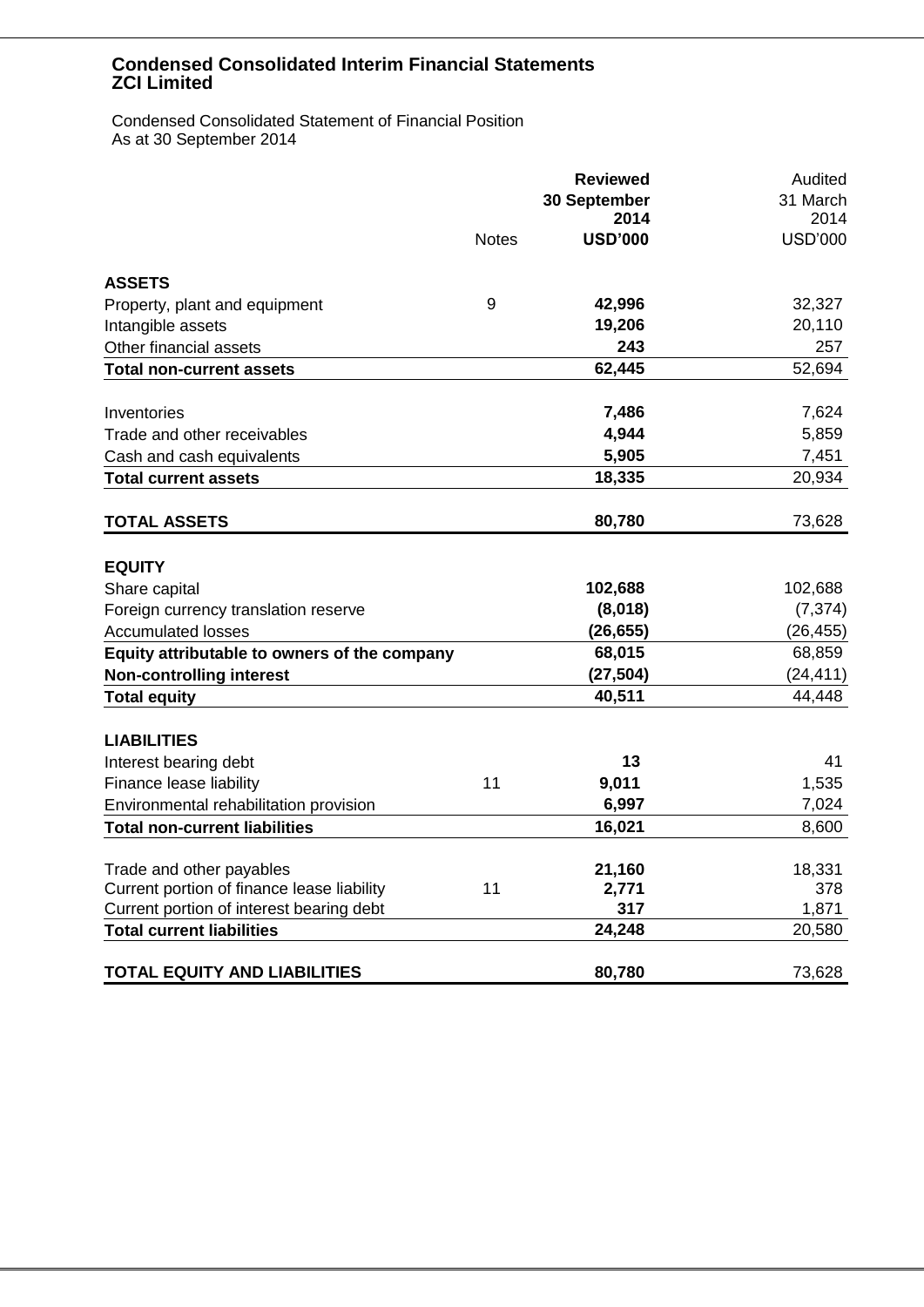Condensed Consolidated Statement of Changes in Equity For the six months ended 30 September 2014

|                                                  | <b>Share</b><br>capital | Foreign<br>currency<br>translation<br>reserve | (Accumulated<br>losses)/Retained<br>earnings | <b>Attributable</b><br>to owners<br>of the<br>company | Non-<br>controlling<br>interest | <b>Total equity</b> |
|--------------------------------------------------|-------------------------|-----------------------------------------------|----------------------------------------------|-------------------------------------------------------|---------------------------------|---------------------|
|                                                  | <b>USD'000</b>          | <b>USD'000</b>                                | <b>USD'000</b>                               | <b>USD'000</b>                                        | <b>USD'000</b>                  | <b>USD'000</b>      |
| Balance as at 31 March 2013                      | 102,688                 | (6, 891)                                      | (10, 831)                                    | 84,966                                                | (7, 952)                        | 77,014              |
| Transactions with owners of the company          |                         |                                               |                                              |                                                       |                                 |                     |
| <b>Contributions and distributions:</b>          |                         |                                               |                                              |                                                       |                                 |                     |
| Share option reserve                             |                         |                                               | 43                                           | 43                                                    |                                 | 43                  |
| Equity settled share based payment               |                         |                                               | 5,992                                        | 5,992                                                 |                                 | 5,992               |
| <b>Total contributions and distributions</b>     |                         |                                               | 6,035                                        | 6,035                                                 |                                 | 6,035               |
| Total transactions with owners of the<br>company |                         |                                               | 6,035                                        | 6,035                                                 |                                 | 6,035               |
| <b>Total comprehensive income</b>                |                         |                                               |                                              |                                                       |                                 |                     |
| Loss for the period                              |                         |                                               | (31, 122)                                    | (31, 122)                                             | (5, 405)                        | (36, 527)           |
| Other comprehensive income                       |                         |                                               |                                              |                                                       |                                 |                     |
| - foreign currency translation differences       |                         | (1,022)                                       |                                              | (1,022)                                               | (192)                           | (1, 214)            |
| Total comprehensive income for the period        |                         | (1,022)                                       | (31, 122)                                    | (32, 144)                                             | (5, 597)                        | (37, 741)           |
| Balance as at 30 September 2013                  | 102,688                 | (7, 913)                                      | (35, 918)                                    | 58,857                                                | (13, 549)                       | 45,308              |
|                                                  |                         |                                               |                                              |                                                       |                                 |                     |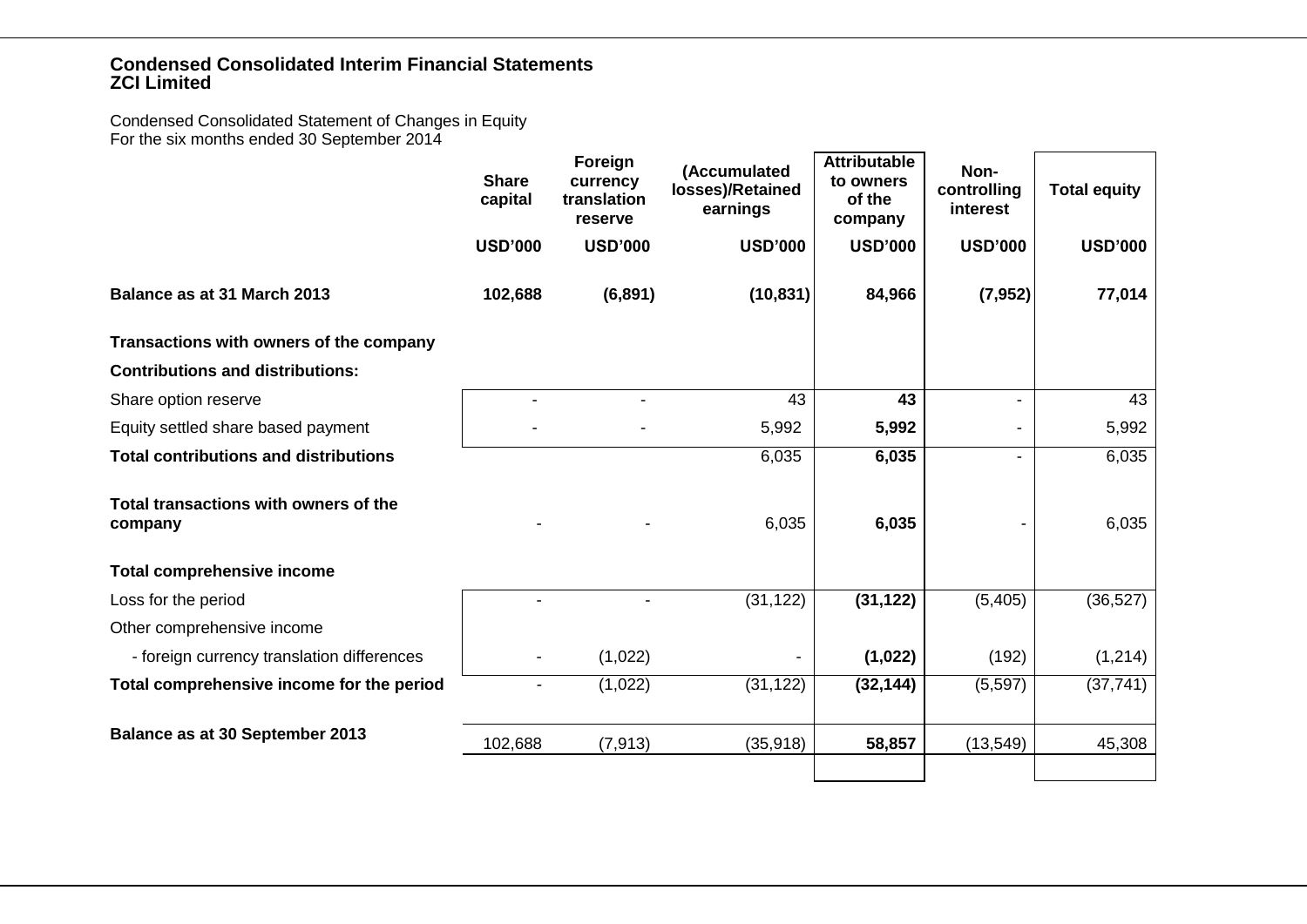Condensed Consolidated Statement of Changes in Equity For the six months ended 30 September 2014

|                                                  | <b>Share</b><br>capital | Foreign<br>currency<br>translation<br>reserve | (Accumulated<br>losses)/Retained<br>earnings | <b>Attributable</b><br>to owners<br>of the<br>company | Non-<br>controlling<br>interest | <b>Total equity</b> |
|--------------------------------------------------|-------------------------|-----------------------------------------------|----------------------------------------------|-------------------------------------------------------|---------------------------------|---------------------|
|                                                  | <b>USD'000</b>          | <b>USD'000</b>                                | <b>USD'000</b>                               | <b>USD'000</b>                                        | <b>USD'000</b>                  | <b>USD'000</b>      |
| Balance as at 31 March 2014                      | 102,688                 | (7, 374)                                      | (26, 455)                                    | 68,859                                                | (24, 411)                       | 44,448              |
| Transaction with owners of the company           |                         |                                               |                                              |                                                       |                                 |                     |
| <b>Contribution and distributions:</b>           |                         |                                               |                                              |                                                       |                                 |                     |
| Share option reserve                             |                         | $\blacksquare$                                | 32                                           | 32                                                    |                                 | 32                  |
| <b>Total contributions and distributions</b>     |                         |                                               | 32                                           | 32                                                    |                                 | 32                  |
| Total transactions with owners of the<br>company |                         |                                               | 32                                           | 32                                                    |                                 | 32                  |
| <b>Total comprehensive income</b>                |                         |                                               |                                              |                                                       |                                 |                     |
| Loss for the period                              |                         |                                               | (232)                                        | (232)                                                 | (2,860)                         | (3,092)             |
| Other comprehensive income                       |                         |                                               |                                              |                                                       |                                 |                     |
| - foreign currency translation differences       |                         | (644)                                         |                                              | (644)                                                 | (233)                           | (877)               |
| Total comprehensive income for the period        |                         | (644)                                         | (232)                                        | (876)                                                 | (3,093)                         | (3,969)             |
| Balance as at 30 September 2014                  | 102,688                 | (8,018)                                       | (26, 655)                                    | 68,015                                                | (27, 504)                       | 40,511              |
|                                                  |                         |                                               |                                              |                                                       |                                 |                     |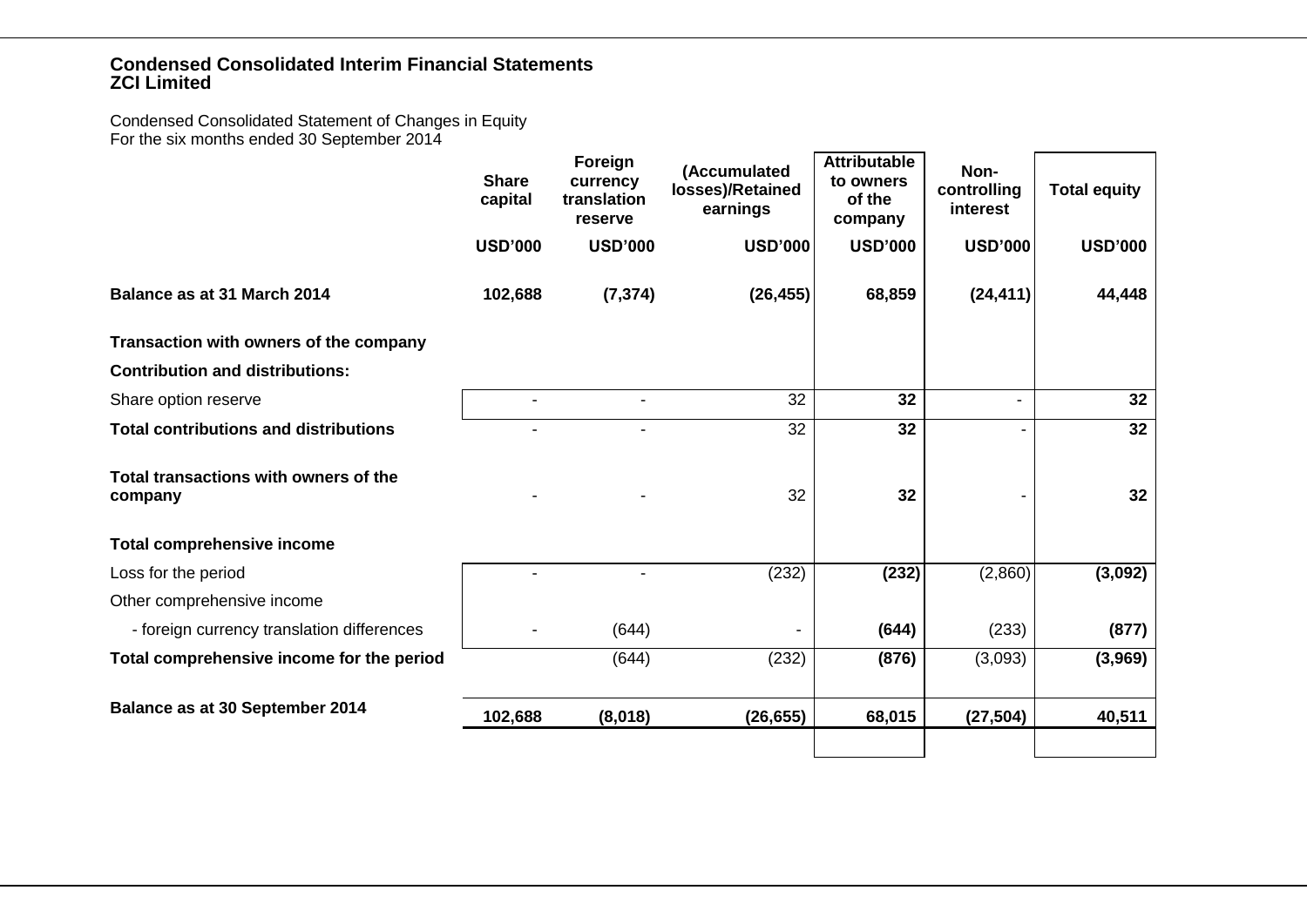Condensed Consolidated Statement of Cash Flows For the six months ended 30 September 2014

|                                             | <b>Reviewed</b>   | Reviewed       |
|---------------------------------------------|-------------------|----------------|
|                                             | <b>Six months</b> | Six months     |
|                                             | ended             | ended          |
|                                             | 30 September      | 30 September   |
|                                             | 2014              | 2013           |
|                                             | <b>USD'000</b>    | <b>USD'000</b> |
| Cash flows from operating activities        |                   |                |
| Cash generated by operations                | 8,480             | 6,190          |
| Interest received                           | 39                | 14             |
| Interest paid                               | (628)             | (100)          |
| Net cash from operating activities          | 7,891             | 6,104          |
| Cash flows from investing activities        |                   |                |
| Additions to maintain operations:           |                   |                |
| - Property, plant and equipment             | (7,002)           | (7, 235)       |
| Additions to expand operations:             |                   |                |
| - Intangible assets                         | (749)             | (547)          |
| Proceeds from sale of assets                |                   | 24             |
| Net cash used in investing activities       | (7, 751)          | (7, 758)       |
| <b>Cash flows from financing activities</b> |                   |                |
| Repayment of interest bearing debt          | (1, 582)          | (511)          |
| Interest bearing debt raised                |                   | 2,629          |
| Repayment of finance liability              | (683)             |                |
| Net cash (used in)/from financing           |                   |                |
| operations                                  | (2, 265)          | 2,118          |
| Effect of foreign currency translation on   |                   |                |
| cash balances                               | 579               | 757            |
| Net (decrease)/increase in cash and         |                   |                |
| cash equivalents                            | (1, 546)          | 1,221          |
| Cash and cash equivalents at the            |                   |                |
| beginning of the period                     | 7,451             | 9,166          |
| Cash and cash equivalents at the end of     |                   |                |
| the period                                  | 5,905             | 10,387         |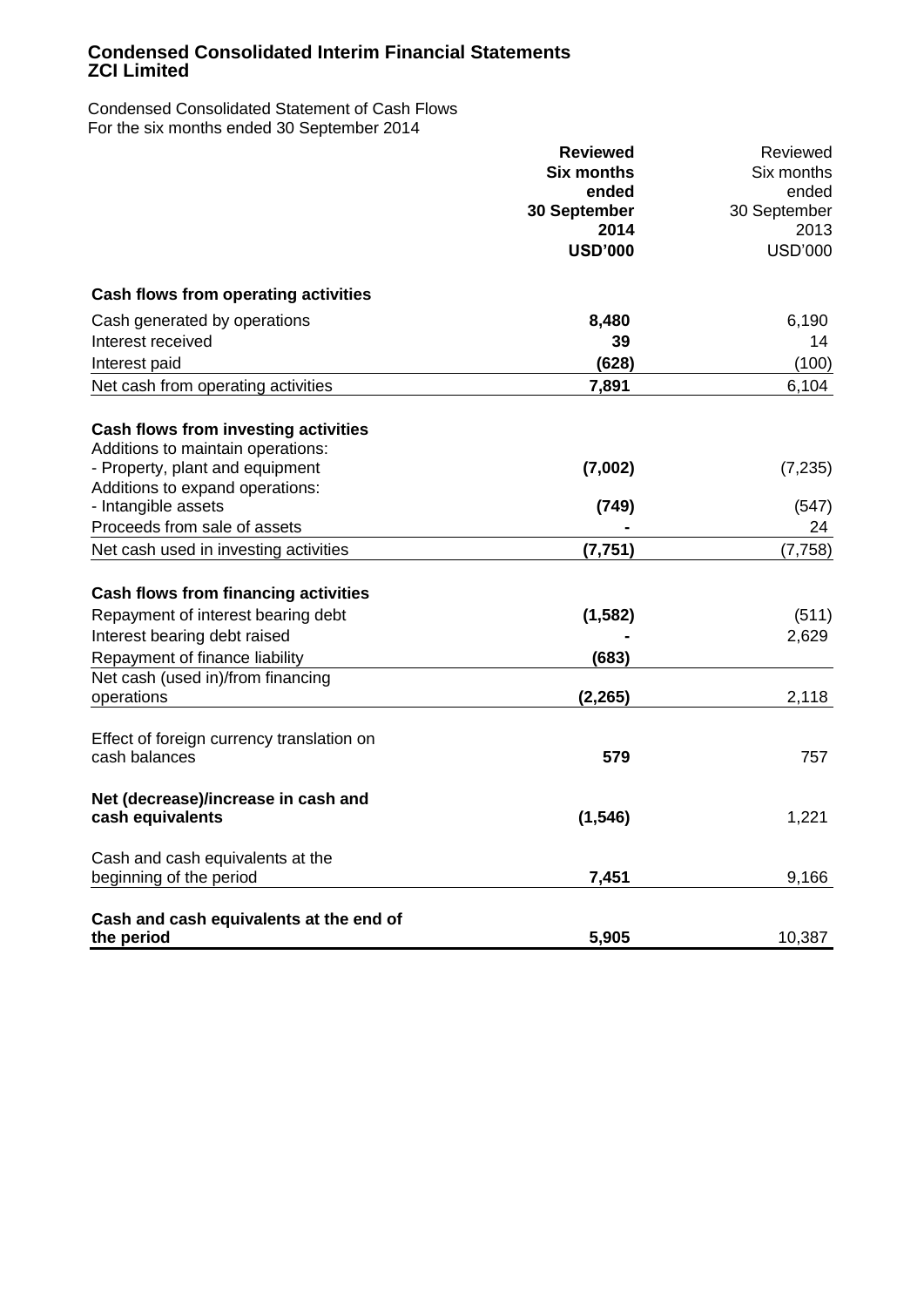Notes to the Financial Statements

### **1. General information**

ZCI ("the Company") is a public company incorporated and domiciled in Bermuda. It has a primary listing on the Johannesburg Stock Exchange and a secondary listing on the Euronext.

The Company"s business is not affected by any Government protection or investment encouragement laws.

ZCI is the holding company of a copper producing and mineral exploration and development group of companies (the "Group"). The Group"s main project through its intermediate subsidiary, African Copper Plc. ("ACU") is the Mowana Mine which consists of a 3,000 Mt per day copper processing facility and the copper producing Mowana open pit. The Group also owns the rights to the adjacent high grade coppersilver Thakadu open-pit and holds permits in exploration properties at the Matsitama Project. The Mowana Mine and processing infrastructure is located in the north-eastern part of Botswana and the Matsitama Project is contiguous to the southern boundary of the Mowana Mine.

The address of ZCI"s registered office is Clarendon House, 2 Church Street, Hamilton, Bermuda.

The condensed consolidated interim financial statements of the Company as at and for the six months ended 30 September 2014 comprises the Company and its subsidiaries (together referred to as the "Group").

These condensed consolidated interim financial statements were approved for issue on 19 December 2014 by the board of directors.

### **2. Basis of preparation**

These condensed consolidated interim financial statements are prepared in accordance with International Financial Reporting Standard, (IAS) *34 Interim Financial Reporting* and the SAICA Financial Reporting Guides as issued by the Accounting Practices Committee.

They do not include all the information required for a complete set of IFRS financial statements. However, selected explanatory notes are included to explain events and transactions that are significant to an understanding of the changes in the Group's financial position and performance since the last annual consolidated financial statements as at and for the year ended 31 March 2014

The condensed consolidated interim financial statements are presented in United States Dollars ("USD" or US\$), which is the Company"s functional currency. All financial information presented in US\$ has been rounded to the nearest thousand.

# **3. Significant accounting policies**

The accounting policies applied in the presentation of the condensed consolidated interim financial statements are in terms of International Financial Reporting Standards and are consistent with those applied for the year ended 31 March 2014. There are no accounting standards and amendments effective for the first time in the current financial period that applied to the Group.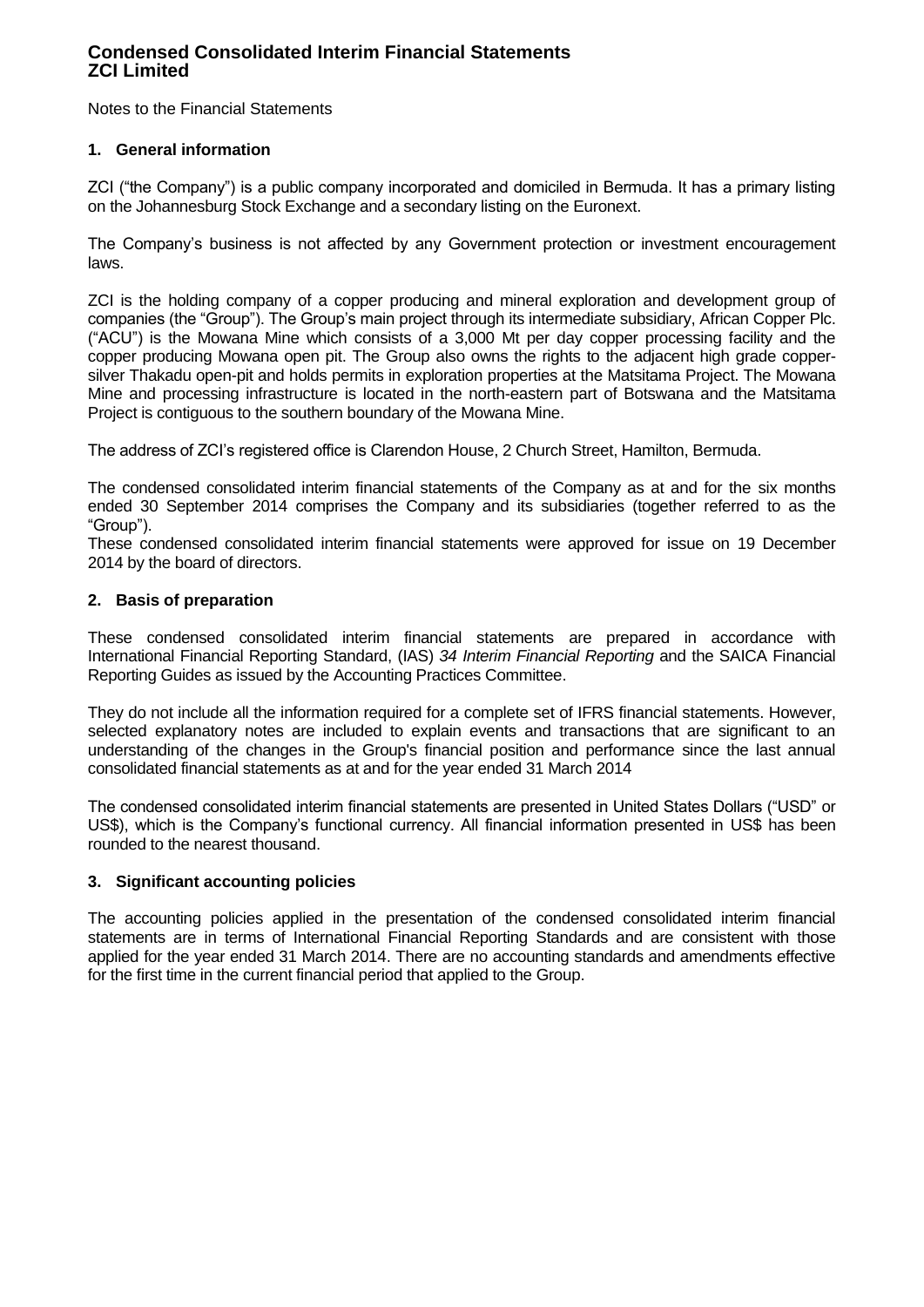Notes to the Financial Statements

### **3. Significant accounting policies - continued**

The following new standards that could be relevant to the Group, are not yet effective for the six months ended 30 September 2014, and has not been applied in preparing these financial statements:

- IFRS 9 *Financial instruments*, effective for annual periods beginning on or after 1 January 2018 – This standard is set to replace the current IAS 39.
- IFRS 15 *Revenue from contracts with customers*, effective for annual periods beginning on or after 1 January 2017 – This standard specifies how and when revenue is recognised based on a principle based five-step model.

### **4. Segment information**

An operating segment is a component of the Group that engages in business activities from which it may earn revenues and incur expenses, including revenues and expenses that relate to transactions with any of the Group"s other components. The Group"s only operating segment is the exploration for, and the development and mining of copper and other base metal deposits. All the Group"s activities are related to the exploration for, and the development and mining of copper and other base metals in Botswana with the support provided from ACU and it is reviewed as a whole by the Board (who is considered the chief operating decision maker) to make decisions about resources to be allocated to the segment and assess its performance, and for which discrete financial information is available. All mining revenue is attributed to Botswana and derives from a single customer.

As such, no segmental report has been prepared.

### **5. Going Concern**

The Directors have considered the status of the current operations, the current funding position and the projected funding requirements of the business for twelve months from the date of approval of these condensed consolidated interim financial statements as detailed below.

There has been a decrease in the Group"s loss after tax from US\$36.5 million for the six months ended 30 September 2013 to a loss of US\$3.1 million for the period ended 30 September 2014, owing predominantly to the inclusion of a US\$31.5 million impairment of Property, Plant and Equipment and Intangible mining assets during the prior period.

### *Cash flow forecast – key assumptions and uncertainties*

The majority of the Group's activities occur at a subsidiary level. Cash flow projections have been performed at an ACU and a Group level since the ability of ACU to continue as a going concern has a direct impact on the same ability of the Group. The cash flow projections are based on a number of inputs and assumptions which include mined tonnage, all associated mining and processing costs, extraction and yield rates for production of the copper concentrate, and the price of copper. The Group"s approved capital expenditure as well as committed exploration costs are also included in the cash flow projections.

According to the current mine plan, the Thakadu pit will be depleted by April 2015 and the Group"s future cash generation beyond this point depends entirely on a successful and timely restart of mining operations at the Mowana pit and associated processing of the supergene ore. Numerous significant challenges and risks exist in attaining this situation at Mowana. In particular, the Group over the years has experienced recurring problems with the quality of its mining contractors and other aspects of production, causing production levels to be significantly below planned levels.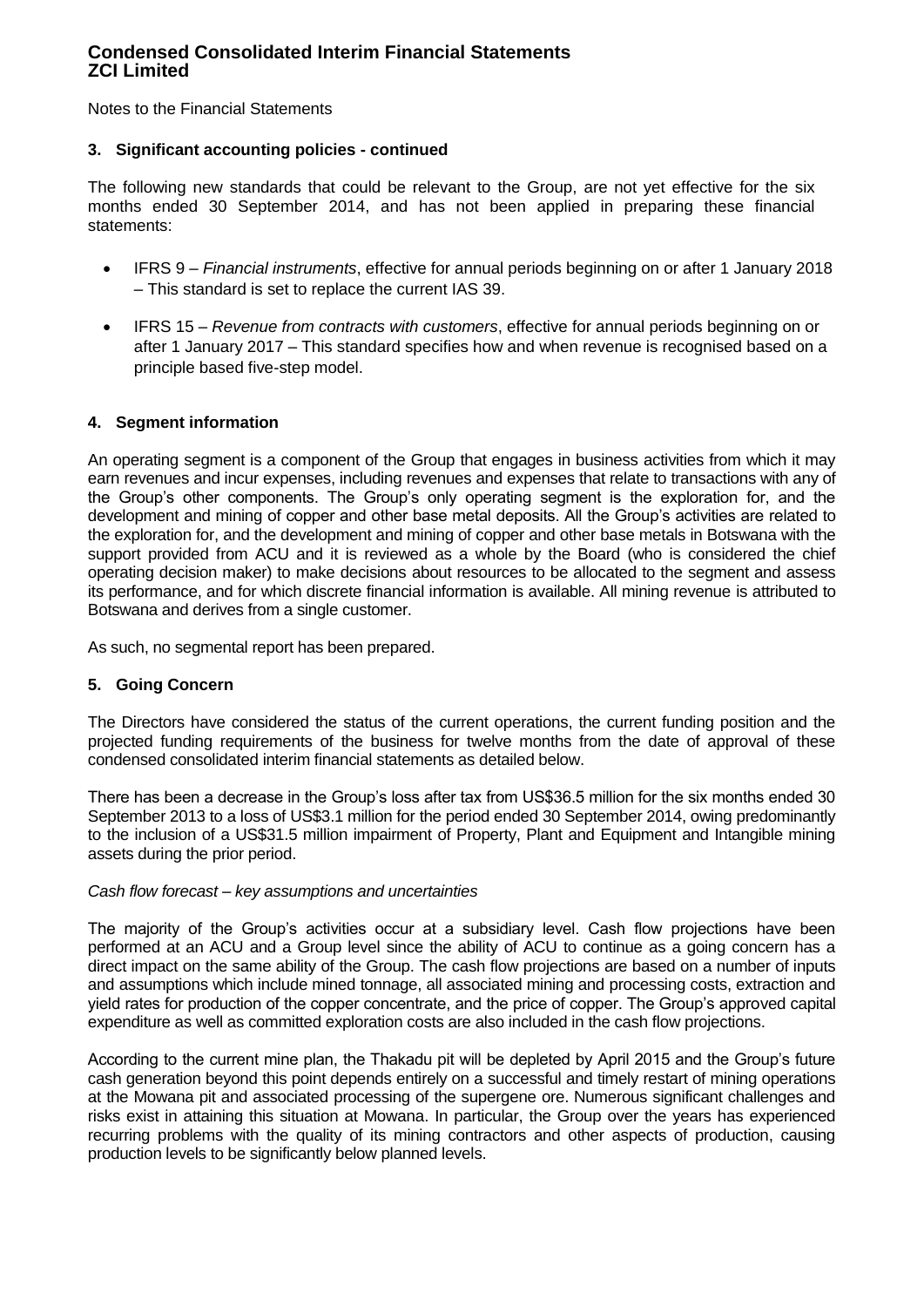Notes to the Financial Statements

### **5. Going Concern – continued**

However, the new mining contractor, appointed during the last quarter of the previous financial year, has led to a significant increase in the quality and productivity of mining which the Group expects to continue in the foreseeable future.

In the opinion of the Directors, the key assumptions to which the projections are most sensitive are the tonnage of produced copper concentrate and the copper price. The tonnage of produced copper concentrate is itself a function of mining output and recovery achieved in the processing operations.

The following key assumptions (relevant for the 12 months to December 2015) were used to calculate the future cash flows:

| • Average copper price per tonne | US\$6,427     |
|----------------------------------|---------------|
| • Average monthly production     | 1,150 tonnes  |
| • Average monthly throughput     | 82,062 tonnes |
| • Average recovery               | 84.9%         |

The forecasted copper price per tonne is based on consensus analyst projections for the copper price and current market conditions. The actual average price per tonne achieved during the period under review was US\$6,872 (2014 financial year: US\$7,108).

The forecasted average monthly production is a 21.5% increase over average production for the period under review. The current period average production was significantly impacted by the low production in June and July 2014 which was primarily due to the very large volume of waste stripping that was required. The projected production is a 2.7% increase over the average production for the 6 months ended 30 September 2014 excluding the anomaly months of June and July 2014. Considering the on-going stability of the plant following the plant improvements completed during the prior financial year, the expertise and efficiency of the current mining contractor, and throughput achievements in the past, the projected ore availability and throughput as per the plan should be achievable.

Forecasted recovery rates are based on independent metallurgy and plant test-work, averaging 84.9% over the 12 months to December 2015.

#### *Projected funding requirements and current activities*

The Directors believe that the projections for the twelve months to December 2015 are achievable. The cash flow projections show that if the key operational and pricing assumptions are achieved, the Company and its subsidiaries will not require any funding in addition to the funding secured by means of prepayment and the term facility provided by ZCI (refer note 16), for the next twelve months from the date of approval of these interim financial statements.

By way of illustrating downside sensitivities in the projection, the impact of shortfalls would result in additional funding requirement over the forecasted period until December 2015 as follows (all other assumptions unchanged):

- $\bullet$  shortfalls in the average copper price of up to 4 %;
- shortfalls in production throughput of up to 7.5% (equivalent to an improvement of at least 10% on the average throughput achieved during the 2015 interim period);
- shortfalls in average recoveries of up to 5%;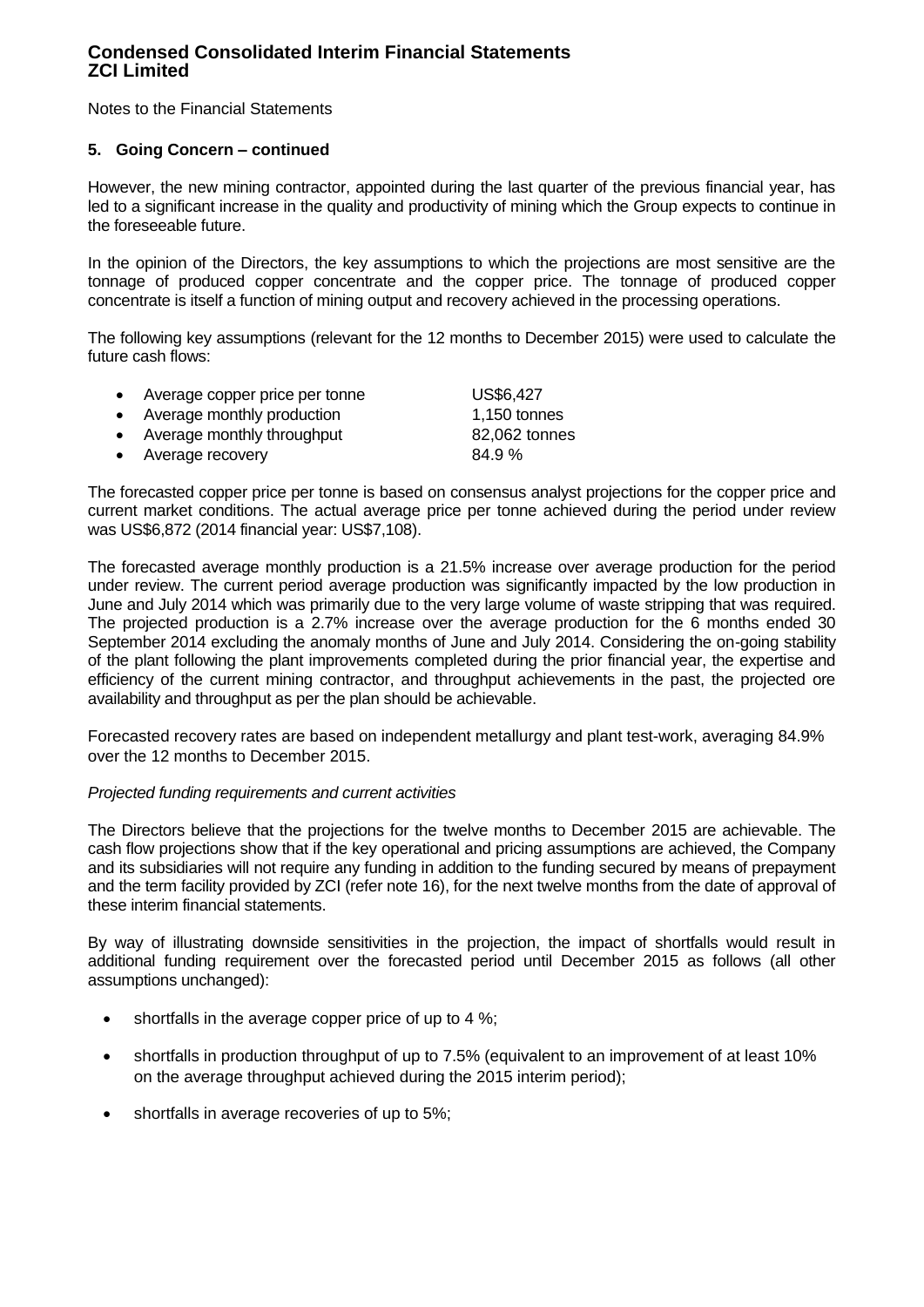Notes to the Financial Statements

### **5. Going Concern – continued**

In the event that all the downside sensitivities illustrated above occur simultaneously, the impact would result in additional funding requirement over the forecasted period until December 2015 of up to US\$5.6 million (all other assumptions unchanged). However, it is the Directors view that this scenario is highly improbable.

These projections are furthermore subject to ZCI continuing to defer all principal and interest payments arising from ACU"s debt obligations to ZCI for the next twelve months.

In light of the sensitivities of the cash flow forecast, the Directors of ZCI issued a further letter of financial support to ACU, confirming that ZCI will continue to make sufficient financial resources available up to a maximum amount of US\$7 million to allow ACU to meet its liabilities as they fall due in the course of normal operations, subject to no material changes in the shareholding or debt structure of ACU resulting from the review of the reassessment of the strategic direction of ZCI and the Group. To ensure that ZCI has the ability to provide such support based on existing and any additional funding requirements, the Company obtained an extension of the letter of financial support from its controlling shareholder, to the value of US\$7 million.

Furthermore, during December 2014 additional funding was requested by ACU in order to have sufficient working capital to perform the waste stripping required to manage the transition from the Thakadu pit to the Mowana pit. The shortages in working capital was as a result of a backlog in waste stripping and lower than planned production levels for October and November 2014. In order to ensure that ACU has sufficient working capital in the near term, ZCI has entered into a term facility agreement for US\$2.5 million with ACU, supported by a term facility agreement between the Company and its controlling shareholder of the same amount (refer note 16). Drawdown of the full amount occurred on 19 December 2014. *Conclusion*

After taking account of the Company and its subsidiaries" funding position and their cash flow projections, and having considered the risks and uncertainties described above, the Directors have concluded that the Company and its subsidiaries have adequate resources to operate for at least the next 12 months from the date of approval of these financial statements. For these reasons, the Directors continue to prepare the financial statements on the going concern basis.

Although we expect the Group to continue as a going concern, the combination of the uncertainties surrounding the successful and timely restart of mining operations at the Mowana pit and the associated processing of supergene ore, the exposure to copper price variations, the risk of our mining targets not being met, and the availability of additional funding if necessary, collectively represent a material uncertainty casting significant doubt on the ability of the Company and its subsidiaries to continue as going concerns and therefore they may be unable to realise their assets and discharge their liabilities in the normal course of business.

### **6. Other expenses**

As disclosed in the 31 March 2014 and 30 September 2013 financial results, other expenses included an advisory fee of US\$2 million paid to iCapital (Mauritius) Limited as well as a share based payment expense of US\$5.992 million recognised as an equity settled share based payment transaction in terms of IFRS 2 Share Based Payments. These expenses have been incurred due to the settlement reached with iCapital.

### **7. Finance costs**

Included in finance costs for the current period is interest accrued on the finance lease liabilities, refer to note 11 for further detail.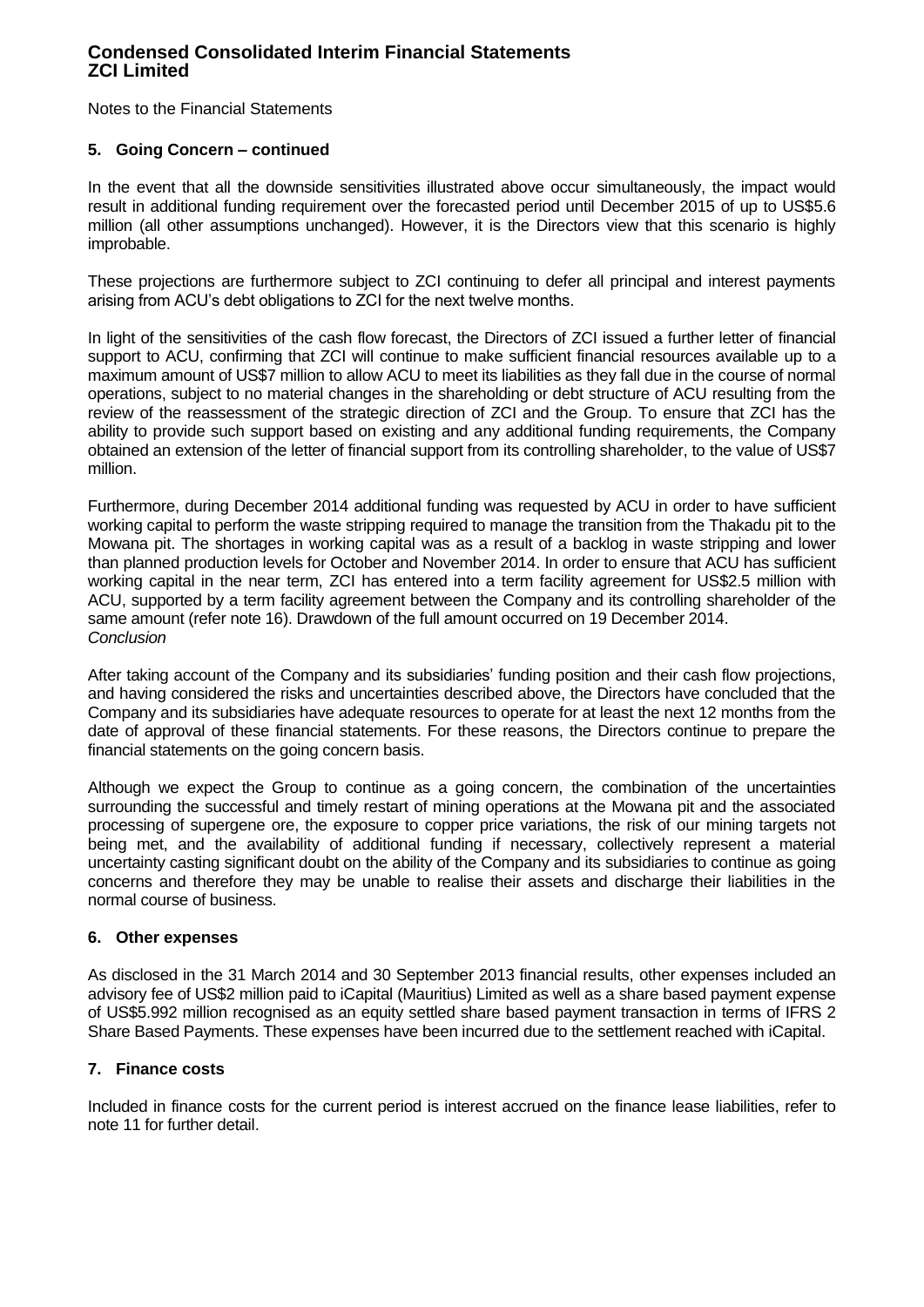Notes to the Financial Statements

### **8. Earnings per share**

|                                                                                             | <b>Reviewed</b><br><b>Six months</b><br>ended<br>30 September<br>2014 | Reviewed<br>Six months<br>ended<br>30 September<br>2013 | Audited<br>Twelve<br>months ended<br>31 March<br>2014 |
|---------------------------------------------------------------------------------------------|-----------------------------------------------------------------------|---------------------------------------------------------|-------------------------------------------------------|
| Basic loss per ordinary share (US cents)<br>Diluted loss per ordinary share (US cents)      | (0.42)<br>(0.93)                                                      | (55.90)<br>(60.14)                                      | (47.08)<br>(48.95)                                    |
| Headline loss per ordinary share (US cents)<br>Diluted headline loss per ordinary share (US | (0.44)                                                                | (15.98)                                                 | (8.71)                                                |
| cents)                                                                                      | (0.95)                                                                | (20.22)                                                 | (10.59)                                               |
| Number of ordinary shares in issue                                                          | 55,677,643                                                            | 55,677,643                                              | 55,677,643                                            |
| Weighted average and diluted number of<br>ordinary shares in issue                          | 55,677,643                                                            | 55,677,643                                              | 55,677,643                                            |

The following adjustments to profit/(loss) attributable to ordinary shareholders were taken into account in the calculation of diluted loss, headline loss and diluted headline loss per share:

|                                                                                                | <b>Reviewed</b><br><b>Six months</b><br>ended<br>30 September<br>2014<br><b>USD'000</b> | Reviewed<br>Six months<br>ended<br>30 September<br>2013<br><b>USD'000</b> | Audited<br>Twelve<br>months ended<br>31 March<br>2014<br><b>USD'000</b> |
|------------------------------------------------------------------------------------------------|-----------------------------------------------------------------------------------------|---------------------------------------------------------------------------|-------------------------------------------------------------------------|
| Loss attributable to owners of the company<br>Increase in shareholding in subsidiary with      | (232)                                                                                   | (31, 122)                                                                 | (26, 211)                                                               |
| respect to convertible portion of debt                                                         | (283)                                                                                   | (2,360)                                                                   | (1,045)                                                                 |
| Diluted loss attributable to owners of the<br>company                                          | (515)                                                                                   | (33,482)                                                                  | (27, 256)                                                               |
| Loss attributable to owners of the company<br>Impairment loss                                  | (232)                                                                                   | (31, 122)<br>31,500                                                       | (26, 211)<br>31,500                                                     |
| (Gain)/loss on disposal of property, plant and<br>equipment<br>Total tax effect of adjustments | (19)                                                                                    | 320<br>(4, 567)                                                           | 526<br>(2, 161)                                                         |
| Total non-controlling interest effect of<br>adjustments                                        | 5                                                                                       | (5,031)                                                                   | (8,506)                                                                 |
| Headline loss attributable to owners of the<br>company                                         | (246)                                                                                   | (8,900)                                                                   | (4, 852)                                                                |
| Increase in shareholding in subsidiary with<br>respect to convertible portion of debt          | (283)                                                                                   | (2,360)                                                                   | (1,045)                                                                 |
| Diluted headline loss attributable to owners of<br>the company                                 | (529)                                                                                   | (11,260)                                                                  | (5,897)                                                                 |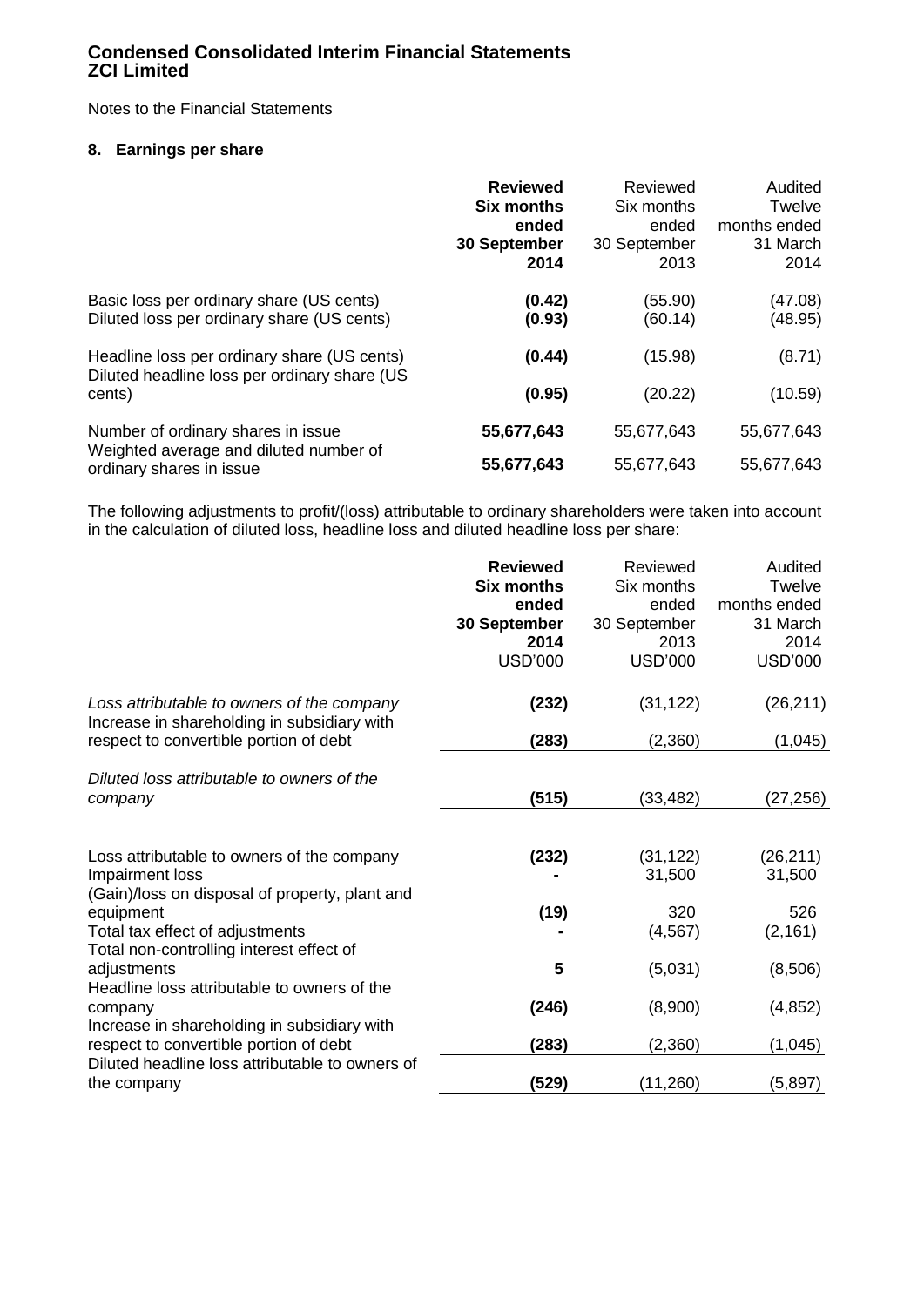Notes to the Financial Statements

# **9. Property, plant and equipment**

|                                           | <b>Mine</b>    |                |                |                |
|-------------------------------------------|----------------|----------------|----------------|----------------|
|                                           | development    | Mine plant     |                |                |
|                                           | and            | and            | <b>Other</b>   |                |
|                                           | infrastructure | equipment      | assets         | Total          |
| 2015                                      | <b>USD'000</b> | <b>USD'000</b> | <b>USD'000</b> | <b>USD'000</b> |
| Cost                                      |                |                |                |                |
| Balance at 1 April 2014                   | 35,634         | 29,240         | 4,029          | 68,903         |
| <b>Additions</b>                          | 7,649          | 11,091         | 98             | 18,838         |
| <b>Disposals</b>                          |                |                | (11)           | (11)           |
| Foreign exchange adjustments              | (2, 122)       | (1,932)        | (209)          | (4, 263)       |
| <b>Balance at 30 September 2014</b>       | 41,161         | 38,399         | 3,907          | 83,467         |
| <b>Depreciation and impairment losses</b> |                |                |                |                |
| Balance at 1 April 2014                   | (28, 525)      | (6, 471)       | (1,580)        | (36, 576)      |
| Depreciation charge for the year          | (3,916)        | (1,824)        | (269)          | (6,009)        |
| <b>Disposals</b>                          |                |                | 10             | 10             |
| Foreign exchange adjustments              | 1,612          | 402            | 90             | 2,104          |
| <b>Balance at 30 September 2014</b>       | (30, 829)      | (7,893)        | (1,749)        | (40, 471)      |
| <b>Carrying value</b>                     |                |                |                |                |
| Balance at 1 April 2014                   | 7,109          | 22,769         | 2,449          | 32,327         |
| <b>Balance at 30 September 2014</b>       | 10,332         | 30,506         | 2,158          | 42,996         |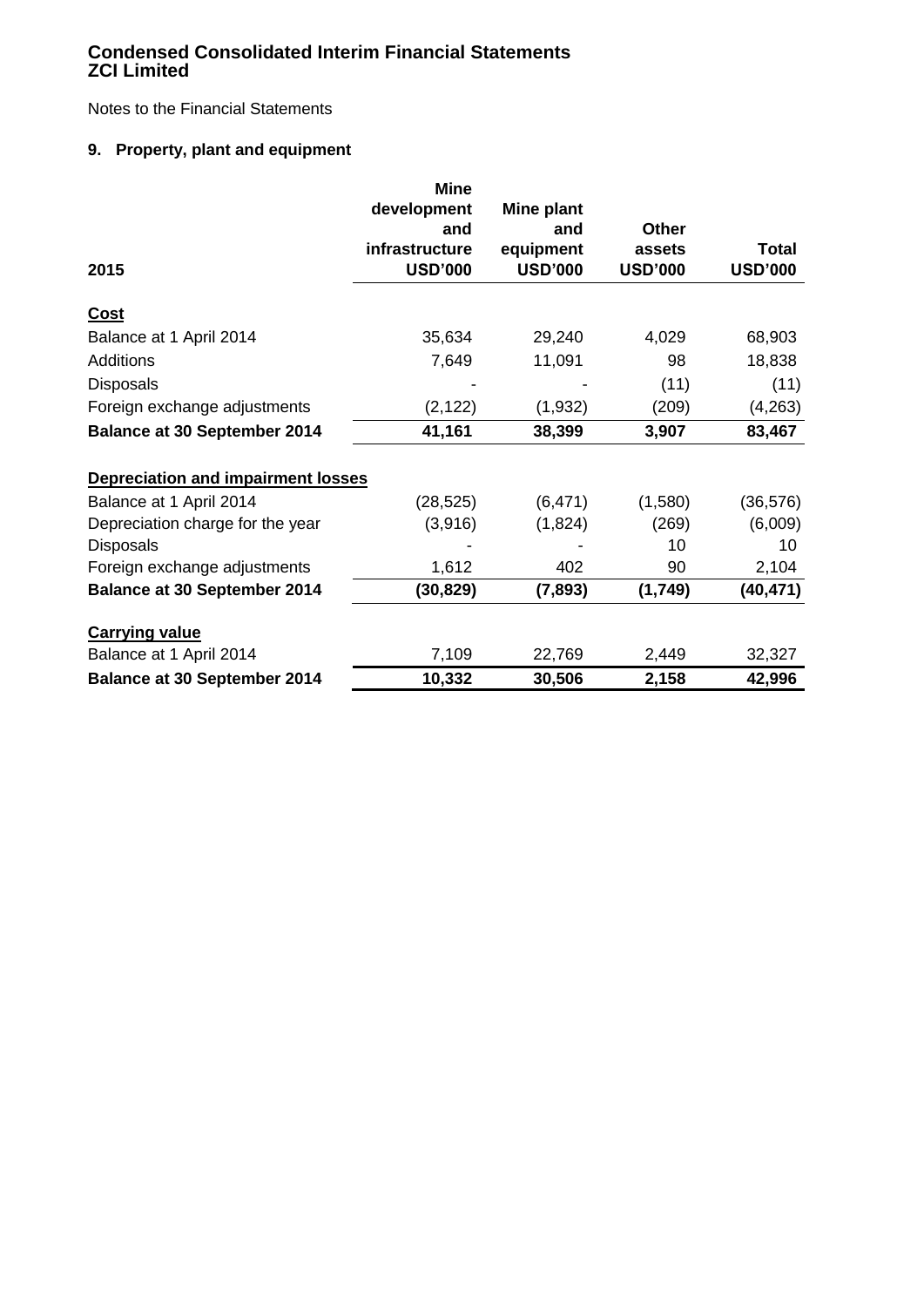Notes to the Financial Statements

# **9. Property, plant and equipment – continued**

|                                           | <b>Mine</b>    |                |                |                |
|-------------------------------------------|----------------|----------------|----------------|----------------|
|                                           | development    | Mine plant     |                |                |
|                                           | and            | and            | <b>Other</b>   |                |
|                                           | infrastructure | equipment      | assets         | <b>Total</b>   |
| 2014                                      | <b>USD'000</b> | <b>USD'000</b> | <b>USD'000</b> | <b>USD'000</b> |
| <b>Cost</b>                               |                |                |                |                |
| Balance at 1 April 2013                   | 29,550         | 27,096         | 3,805          | 60,451         |
| Additions                                 | 9,208          | 3,043          | 414            | 12,665         |
| <b>Disposals</b>                          |                | (619)          | (24)           | (643)          |
| Reclassifications/Transfers               | (1,350)        | 1,296          | 54             |                |
| Foreign exchange adjustments              | (1,774)        | (1,576)        | (220)          | (3,570)        |
| <b>Balance at 31 March 2014</b>           | 35,634         | 29,240         | 4,029          | 68,903         |
| <b>Depreciation and impairment losses</b> |                |                |                |                |
| Balance at 1 April 2013                   | (14, 351)      | (4,242)        | (1, 249)       | (19, 842)      |
| Depreciation charge for the year          | (3,360)        | (1, 158)       | (430)          | (4,948)        |
| <b>Disposals</b>                          |                | 94             | 23             | 117            |
| Impairment loss                           | (11, 965)      | (1, 455)       |                | (13, 420)      |
| Foreign exchange adjustments              | 1,151          | 290            | 76             | 1,517          |
| <b>Balance at 31 March 2014</b>           | (28, 525)      | (6, 471)       | (1,580)        | (36, 576)      |
| <b>Carrying value</b>                     |                |                |                |                |
| Balance at 1 April 2013                   | 15,199         | 22,854         | 2,556          | 40,609         |
| Balance at 31 March 2014                  | 7,109          | 22,769         | 2,449          | 32,327         |

The majority of the Group"s property, plant and equipment above are physically located at the mine, in Botswana.

### **Impairment review**

During the financial year, the Group reassessed the recoverability of the carrying value of its property, plant and equipment as well as intangible assets where mining is currently taking place, (this is considered to be one cash generating unit), following continuing operating challenges and its on-going reconsideration of the strategic direction of its mining assets (Refer to note 5). The recoverable amount was calculated with reference to value-in-use.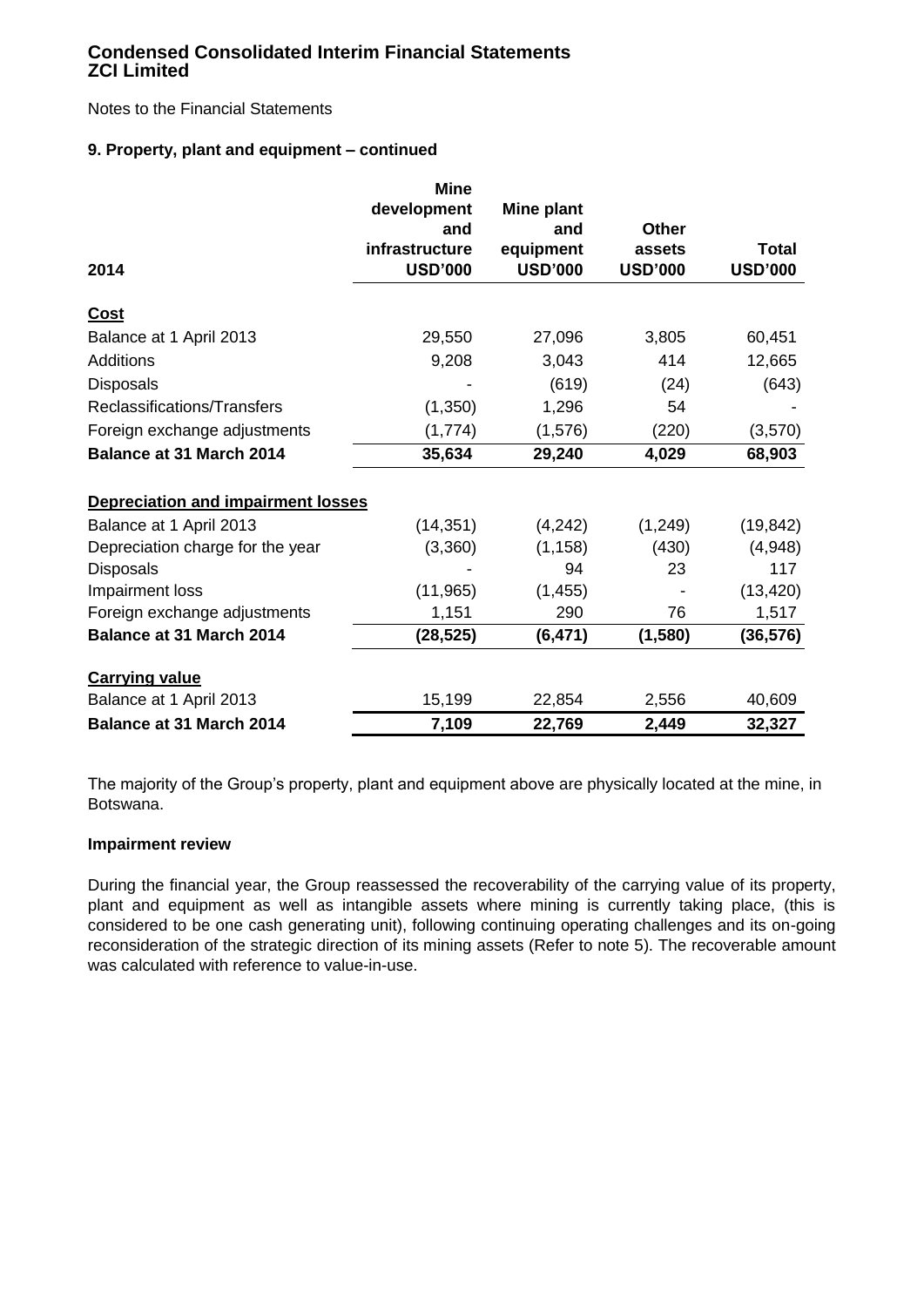Notes to the Financial Statements

### **9. Property, plant and equipment – continued**

### **Impairment review - continued**

The Group performed an impairment test on the above mentioned cash generating unit. Key assumptions include the following:

- A revised five year and ten months mine plan based on processing 5.6 million tonnes of the Mowana mine's proven and probable reserves and 0.4 million tonnes of the Thakadu Pit's probable reserves over the life of the mine
- A discount rate of 15%, stress tested up to rate of 17% (2014: 15% 17%)
- Average production through-put levels of 81,976 tonnes per month over the life of mine (from January 2015), adjusted by 7.5% downside sensitivity factor to average production through put levels of 75,828, which is based on at least 10% increase over the life-of-mine on actual throughput compared to the previous financial year;
- Copper sales prices, based on consensus analyst projections for the copper price, forecast at price of US\$3.17 per lb over the life of mine, adjusted by a 2% downside sensitivity factor;
- Grade assumptions based on the Mowana and Thakadu resource model grades, which experience has shown to be reasonably predictive of the actual grades mined, both averaging 1.5%
- Recovery rates based on historical independent metallurgy and plant test-work adjusted by 5% downside sensitivity
- Operating costs based on historical costs and approved budget costs, plus a 2.5% sensitivity factor increase on mining costs
- Capital costs based on historical costs and approved budget costs

As required by IAS 36, no benefit has been recognised for any additional value that could be generated from the assets through improving the performance of the assets through additional cash outflows, from the development of underground workings or from production beyond the five year and ten months mine plan.

The value-in-use represents the estimated present value of the future cash flows expected to be derived from the asset, discounted at a rate of 15% and stress tested at a rate of 17%.

Neither the outcome of the value-in-use calculation, nor the stress test indicated any further impairment of the carrying value of property, plant and equipment and the intangible assets relating to the operations where mining is currently taking place.

During the previous corresponding financial period, the outcome of the value-in-use calculation indicated an impairment loss of US\$31.5 million (US\$13.42 million relating to property, plant and equipment and US\$18.08 million relating to intangible assets).

The Directors are of the opinion that the results of the period end value-in-use calculation did not support an impairment loss.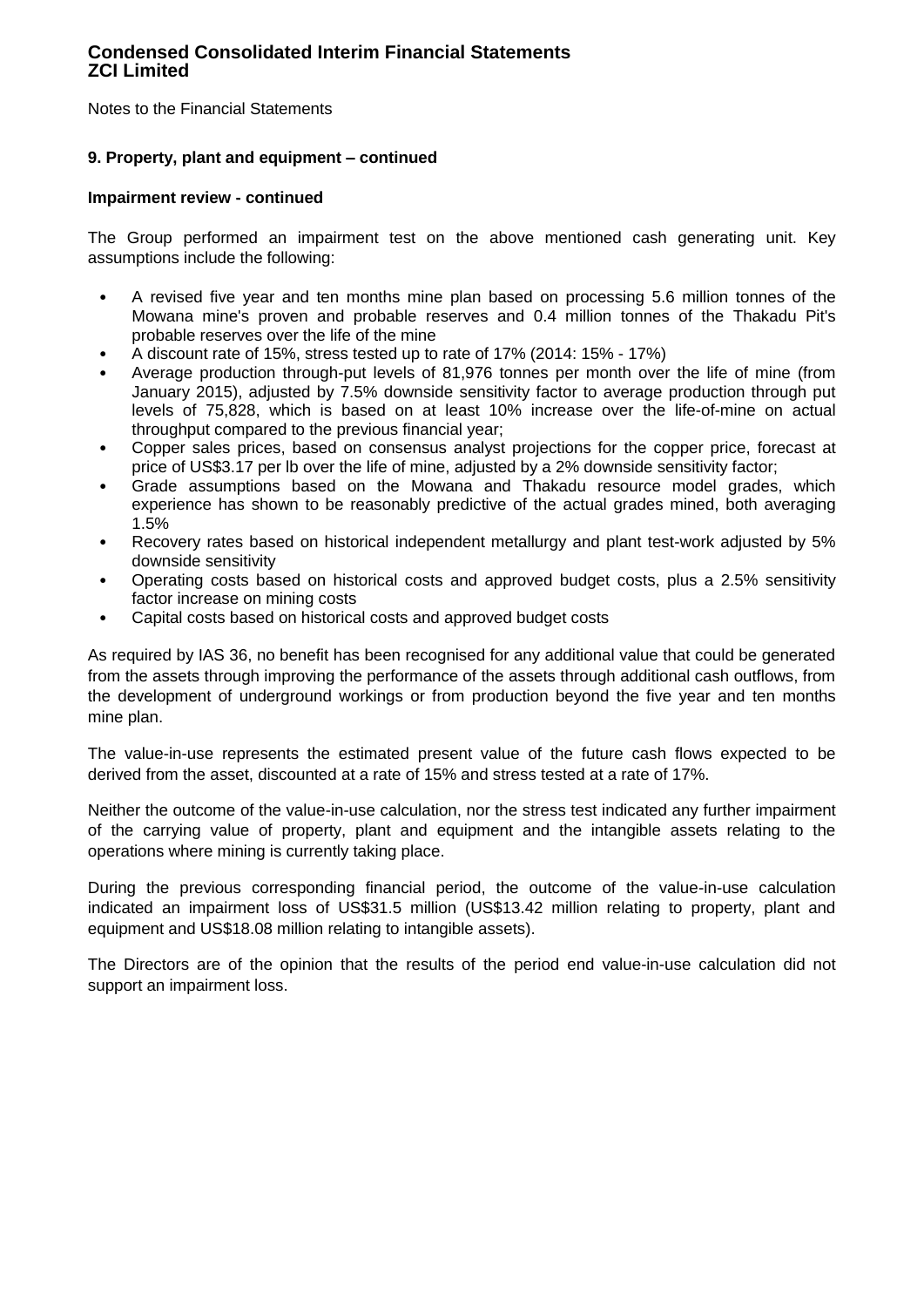Notes to the Financial Statements

### **10. Mineral Resources and Mineral Reserves**

Since the previous financial year no material changes to the Mineral Resources and Ore Reserves disclosed in the ZCI Integrated report for the year ended 31 March 2014 are expected other than depletion, due to continued mining activities.

### **11. Financial lease liability**

On 20 February 2014, the Group entered into an agreement for 52-months with a mining contractor, Diesel Power Mining (Proprietary) Limited ("Diesel Power"). In terms of the contract, specific mining equipment will be used by the contractor in fulfilling their duties of mine scheduling, drill and blasting, waste removal and ore mining.

Although the arrangement is not in the legal form of a lease, the Group concluded that the arrangement contains a lease of the mining equipment. The lease was classified as a finance lease. At the inception of the arrangement, it was impracticable to split the payments into lease payments and other payments related to the arrangement, as such the lease asset and liability was recognised at an amount equal to the fair value of the assets that was identified in terms of the lease. The imputed finance costs on the liability were determined based on the Group's incremental borrowing rate (9 %). This lease provides the Group with the option to buy the equipment at a beneficial price. In terms of the agreement Diesel Power shall not de-mobilise any or all of the mining equipment from the site without receiving written approval from the Group.

Finance lease liabilities recognised for items of equipment whereby the commencement date of the lease was prior to 30 September 2014, are payable as follows:

|                            | <b>Future minimum</b><br>lease payments | <b>Interest</b>        | <b>Present value of</b><br>minimum lease<br>payments |
|----------------------------|-----------------------------------------|------------------------|------------------------------------------------------|
|                            | 2015<br><b>USD'000</b>                  | 2015<br><b>USD'000</b> | 2015<br><b>USD'000</b>                               |
| Less than one year         | 3,721                                   | 950                    | 2,771                                                |
| Between one and five years | 10,237                                  | 1,226                  | 9,011                                                |
| More than five years       |                                         |                        |                                                      |
|                            | 13,958                                  | 2,176                  | 11,782                                               |

|                            | <b>Future minimum</b><br>lease payments<br>2014<br><b>USD'000</b> | <b>Interest</b><br>2014<br><b>USD'000</b> | <b>Present value of</b><br>minimum lease<br>payments<br>2014<br><b>USD'000</b> |
|----------------------------|-------------------------------------------------------------------|-------------------------------------------|--------------------------------------------------------------------------------|
| Less than one year         | 535                                                               | 157                                       | 378                                                                            |
| Between one and five years | 1,783                                                             | 248                                       | 1,535                                                                          |
| More than five years       | $\,$                                                              |                                           |                                                                                |
|                            | 2,318                                                             | 405                                       | 1,913                                                                          |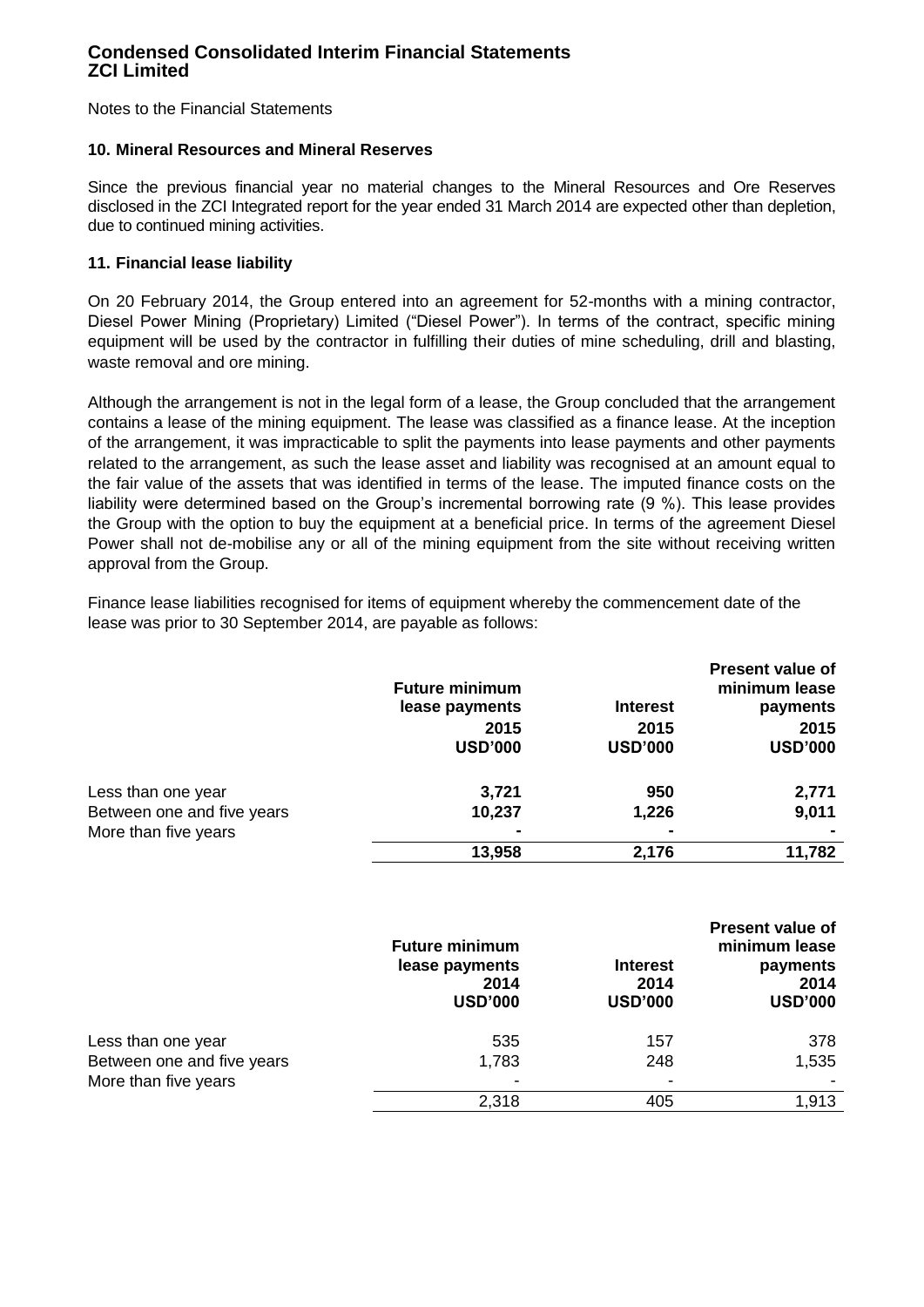Notes to the Financial Statements

### **11. Financial lease liability - continued**

### *Commitments under finance lease*

At the reporting date, all assets subject to this agreement were not yet at the mine as they are still being mobilised. The future minimum lease payments (for all assets subject to this agreement) are as follow:

|                                                                          |                |                       |                       |                       | <b>Present value of</b> |
|--------------------------------------------------------------------------|----------------|-----------------------|-----------------------|-----------------------|-------------------------|
|                                                                          |                | <b>Future minimum</b> |                       |                       | minimum lease           |
|                                                                          |                | lease payments        | <b>Interest</b>       |                       | payments                |
|                                                                          |                | 2015                  |                       | 2015                  | 2015                    |
|                                                                          |                | <b>USD'000</b>        | <b>USD'000</b>        |                       | <b>USD'000</b>          |
|                                                                          |                |                       |                       |                       |                         |
| Less than one year                                                       |                | 4,131                 |                       | 1,055                 | 3,076                   |
| Between one and five years                                               |                | 11,365<br>1,359       |                       |                       | 10,006                  |
| More than five years                                                     |                |                       |                       |                       |                         |
|                                                                          |                | 15,496                |                       | 2,414                 | 13,082                  |
|                                                                          |                |                       |                       |                       |                         |
|                                                                          |                |                       |                       |                       | <b>Present value of</b> |
|                                                                          |                | <b>Future minimum</b> |                       |                       | minimum lease           |
|                                                                          |                | lease payments        |                       | <b>Interest</b>       | payments                |
|                                                                          |                | 2014                  |                       | 2014                  | 2014                    |
|                                                                          |                | <b>USD'000</b>        | <b>USD'000</b>        |                       | <b>USD'000</b>          |
| Less than one year<br>Between one and five years<br>More than five years |                | 2,037                 |                       | 598                   | 1,439                   |
|                                                                          |                |                       | 945                   |                       |                         |
|                                                                          |                | 6,793                 |                       |                       | 5,848                   |
|                                                                          |                | 8,830                 |                       | 1,543                 | 7,287                   |
|                                                                          |                |                       |                       |                       |                         |
|                                                                          |                |                       |                       |                       |                         |
| 12. Contractual commitments                                              |                |                       |                       |                       |                         |
| <b>Contractual Obligations</b>                                           | <b>Total</b>   | $2014$ <sup>(d)</sup> | $2015$ <sup>(d)</sup> | $2016$ <sup>(d)</sup> | $2017^{(d)}$            |
|                                                                          | <b>USD'000</b> | <b>USD'000</b>        | <b>USD'000</b>        | <b>USD'000</b>        | <b>USD'000</b>          |
|                                                                          |                |                       |                       |                       |                         |

| Goods, services and                 | .763  | .763  |       | $\blacksquare$ |                          |
|-------------------------------------|-------|-------|-------|----------------|--------------------------|
| equipment <sup>(a)</sup>            |       |       |       |                |                          |
| Exploration licences <sup>(b)</sup> | 2.179 | 866   | 1,257 | 56             | $\overline{\phantom{a}}$ |
| Lease agreements <sup>(c)</sup>     | 61    | 13    |       |                | ៱                        |
|                                     | 4.003 | 2,642 | .284  |                |                          |

a) The Group has a number of agreements with third parties who provide a wide range of goods and services and equipment. This includes commitments for capital expenditure.

b) Under the terms of the Company's prospecting licences Matsitama is obliged to incur certain minimum expenditures.

c) The Company has entered into agreements to lease premises for various periods.

d) The period refers to the calendar year ended.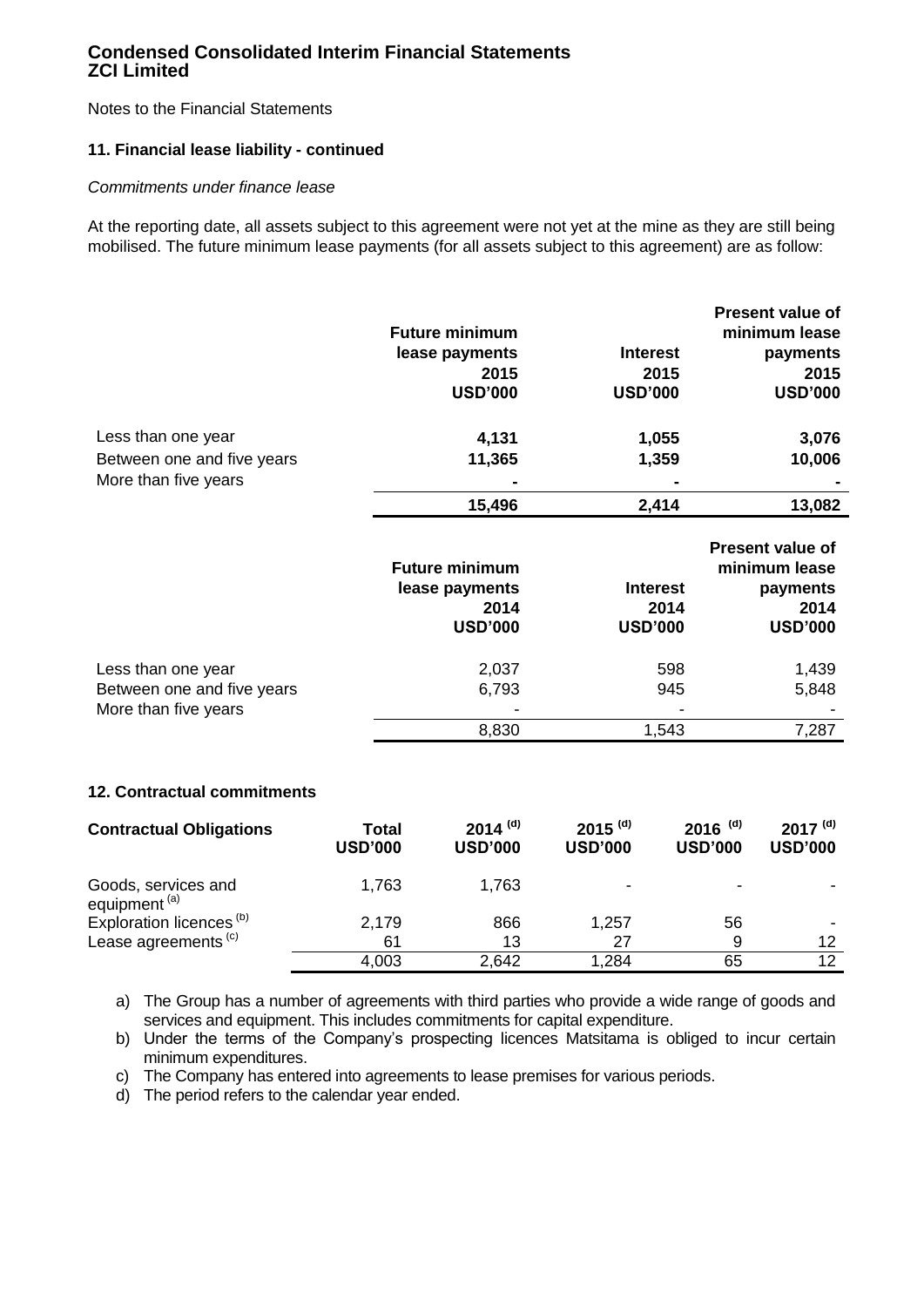Notes to the Financial Statements

### **13. Financial instruments**

The carrying amounts of other financial assets, trade and other receivables, cash and cash equivalents, interest bearing debt, finance lease liability and trade and other payables are a reasonable approximation of fair value.

### **14. Related party transactions**

There were no changes with respect to the nature or terms of related party transactions during the period to that previously reported.

### **15. Dividends**

No dividends were declared for the period under review.

### **16. Events after the reporting period**

No event, material to the understanding of these financial statements, has occurred between the reporting date and the date of approval of the financial statements except for the following:

- On 19 November 2014 a prepayment loan of US\$3 million was obtained from MRI Trading AG ("MRI"), the Group"s off-take partner. The loan is US\$ denominated and will be repaid by the offset of copper concentrate deliveries in six equal monthly instalments of minimum US\$0.5 million each, commencing latest thirty days after the one month grace period from the drawdown date. The loan is charged an interest rate of LIBOR 1 month plus 6% calculated daily until such time the entire loan has been repaid. On the same date the MRI off take contract was extended for a period of 12 months from 1 January 2015 to 31 December 2015. The MRI contract includes the full production of copper concentrates produced at the Group"s Mowana and Thakadu mines.
- On 19 December 2014 the Company provided additional financing to the ACU Group by providing a term facility agreement to its indirect subsidiary, Messina Copper (Botswana) (Pty) Ltd, with a principal value of US\$2.5 million in broad terms to fund the short term working capital required to perform the necessary waste stripping to manage the transition from the Thakadu pit to the Mowana pit. This loan is made on substantially similar terms to previous loans extended by the Company to its subsidiaries, and bears interest at 9% per annum with repayment in equal monthly instalments of US\$500,000 commencing in January 2016. Drawdown of the full amount occurred on 19 December 2014.
- On 19 December 2014 the Company obtained a loan from its parent and ultimate controlling shareholder, the Copperbelt Development Foundation. The loan has a principal value of US\$2.5 million and bears interest at 9% per annum with repayment in equal monthly instalments of US\$500,000 commencing in January 2016. Drawdown of the full amount occurred on 19 December 2014.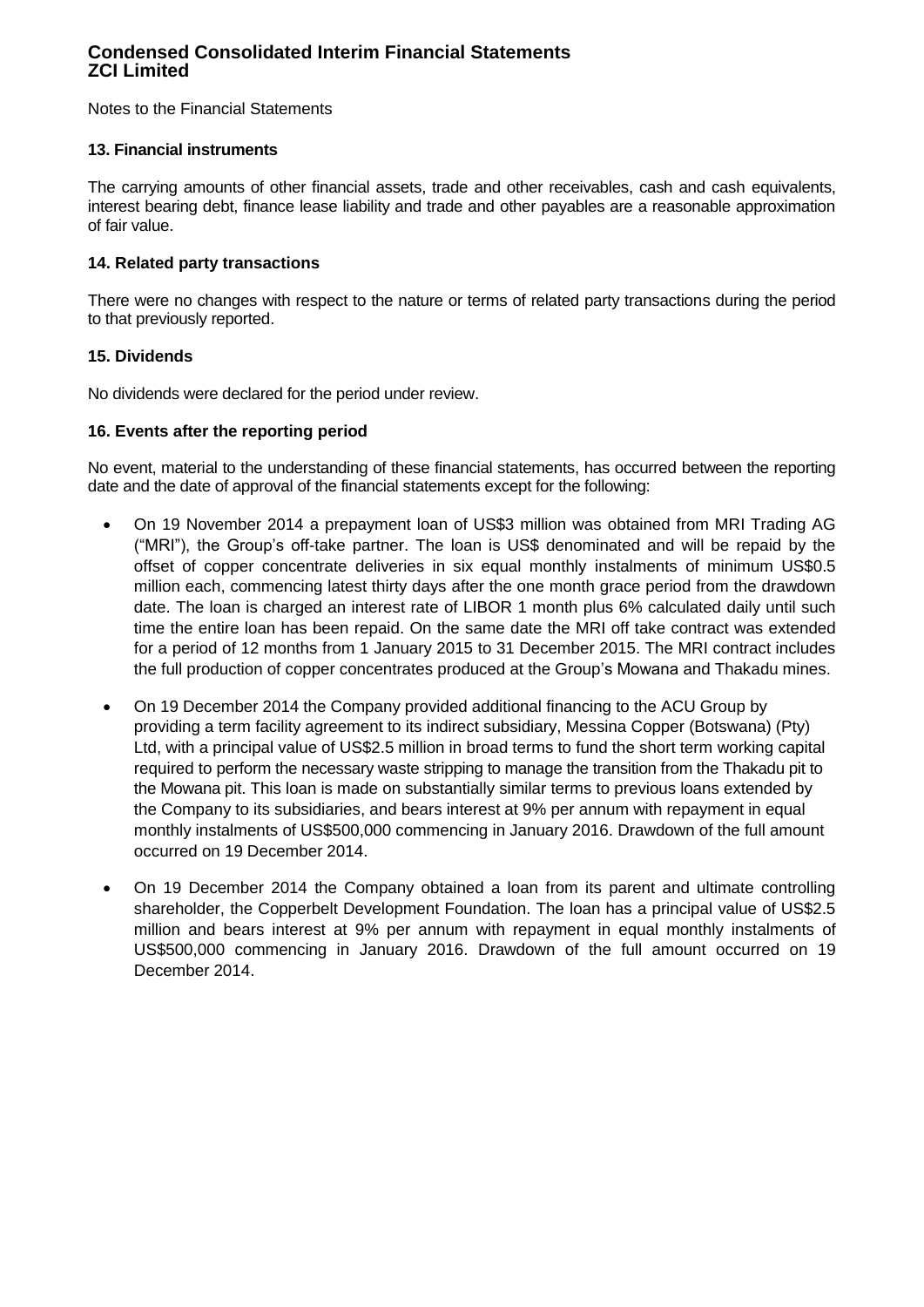Notes to the Financial Statements

### **17. Review opinion**

The condensed consolidated interim financial statements of ZCI Limited for the six months ended 30 September 2014 have been reviewed by our auditors, KPMG Inc., who expressed an unmodified review conclusion. The auditor"s report contained the following Emphasis of Matter paragraph: "Without qualifying our conclusion, we draw attention to note 5, which indicates that the Group incurred a loss for the six months ended 30 September 2014 of US\$3.1 million. This condition, along with other matters as set forth in the note, indicates the existence of a material uncertainty that may cast significant doubt on the ability of the company and its subsidiaries to continue as going concerns."

A copy of the review report is available for inspection at the registered office of the Company (Clarendon House, 2 Church Street, Hamilton, Bermuda) and the offices of the sponsor, together with the financial statements identified in the auditor's report.